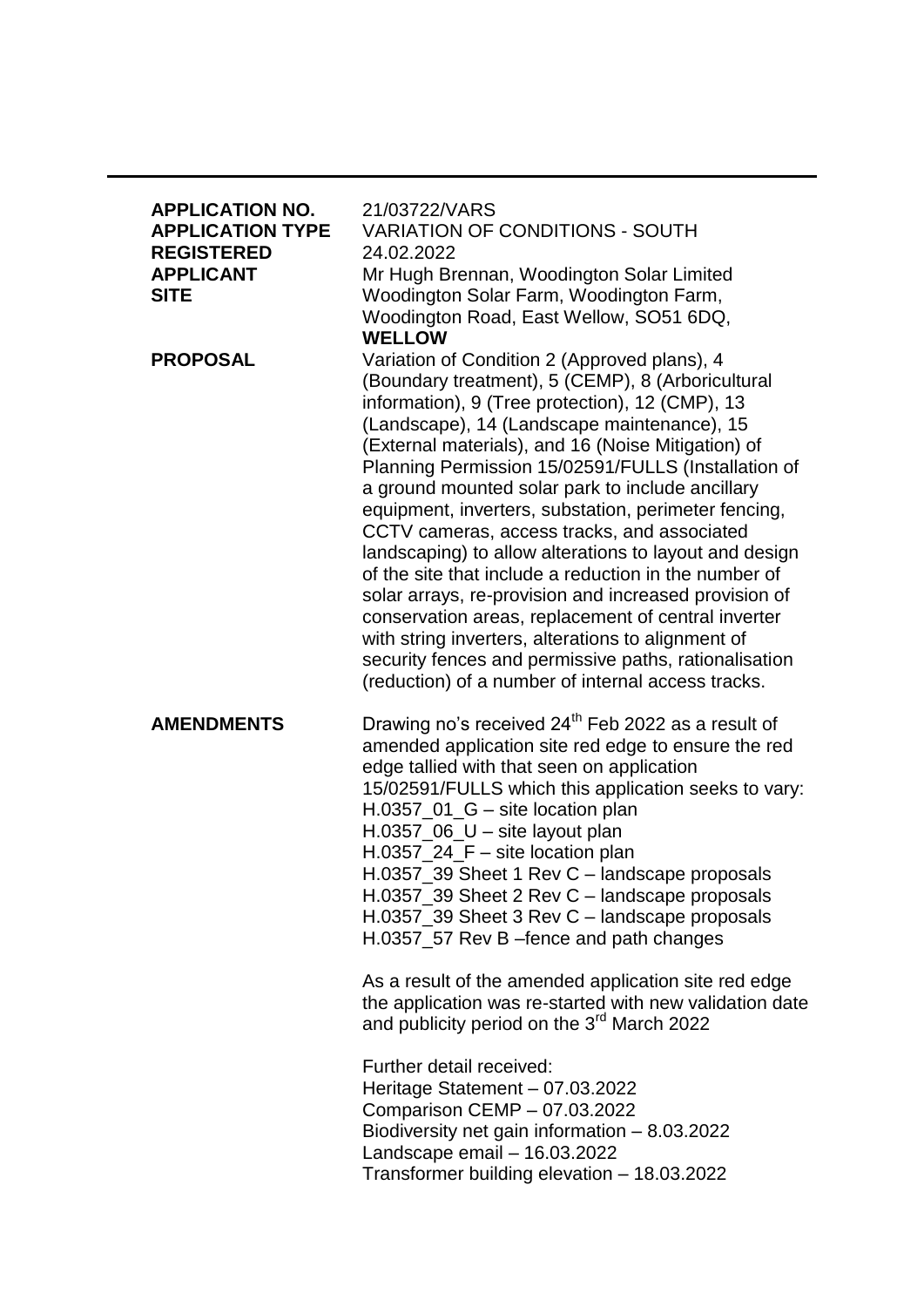Drawings received  $24<sup>th</sup>$  March 2022 updating section of route for bridleway H.0357\_06 V Site layout H.0357\_39 D – 1 Landscape proposals H.0357  $39 D - 2$  Landscape proposals H.0357\_39 D – 3 Landscape proposals H.0357\_57 C fence and path changes

Email received withdrawing condition 17 from proposal – 05.04.2022

# CASE OFFICER Sarah Barter

Background paper (Local Government Act 1972 Section 100D) Background papers to the application can be found [here](https://view-applications.testvalley.gov.uk/online-applications/simpleSearchResults.do?action=firstPage)

## 1.0 **INTRODUCTION**

1.1 The application presented to southern area planning committee at the request of a local ward member.

## 2.0 **SITE LOCATION AND DESCRIPTION**

- 2.1 The application site covers an area of approximately 72.01 hectares of agricultural land and comprises four parcels which are separated by areas of woodland, hedgerows and trees. The site lies to the north and west of Woodington Farm and neighbouring properties, extending westwards to Hackleys Lane which lies along the western boundary of the site. A large overhead line crosses the site from north to south.
- 2.2 Smidmore Copse lies between the northernmost parcel of the site and the central field, with Cutles Copse lying immediately to the south of the central field. Bushymoor Copse lies to the north of the northern parcel. The eastern boundary of the site is marked by mature woodland, Batters Copse and Shootash Copse, with Kitts Merries Copse lying along the northern boundary of the easternmost field. Some field boundaries are marked with hedgerows with others being more open, particularly in the southern areas of the site.
- 2.3 The site is accessed via the access lane serving Woodington Farm and can also be accessed via Hackleys Lane, to the south of the site. There are also a number of existing hardcore tracks which cross the site. There is a Public Right of Way (PRoW) which passes through the centre of the site, running north-south and partway along the northern boundary.

## 3.0 **PROPOSAL**

3.1 This Section 73 application seeks to make a number of design changes to the original solar farm permission (15/02591/FULLS), including amendments to ensure that the original solar farm scheme can be developed in conjunction with the more recently approved substation and solar array permission (20/00814/FULLS).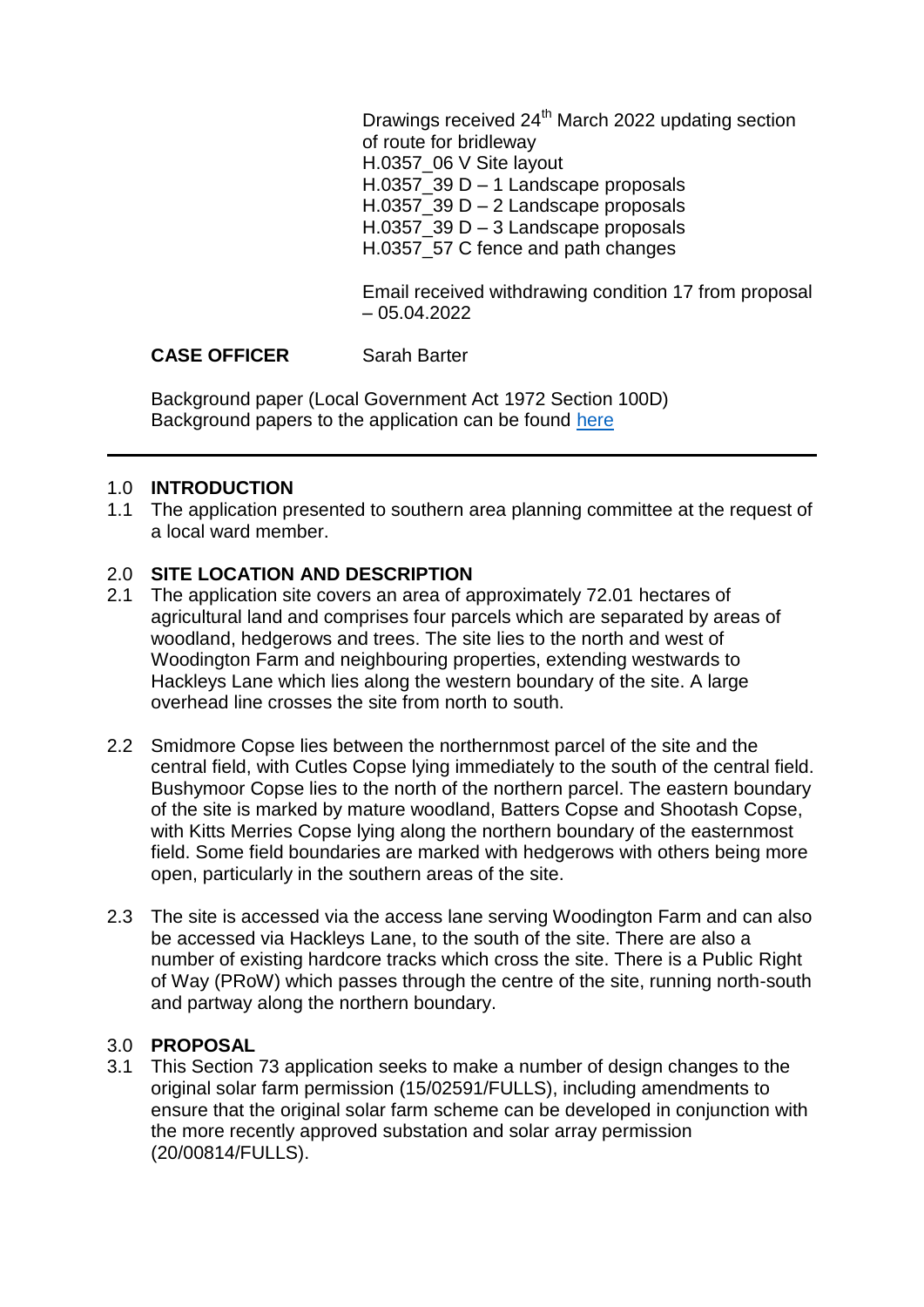- 3.2 The proposed development seeks to vary the following conditions on planning application 15/02591/FULLS described as 'Installation of a ground mounted solar park to include ancillary equipment, inverters, substation, perimeter fencing, CCTV cameras, access tracks, and associated landscaping':
	- Condition 2 (Approved plans)
	- Condition 4 (Boundary treatment)
	- Condition 5 (CEMP)
	- Condition 8 (Arboricultural information)
	- Condition 9 (Tree protection)
	- Condition 12 (CMP)
	- Condition 13 (Landscape)
	- Condition 14 (Landscape maintenance)
	- Condition 15 (External materials)
	- Condition 16 (Noise Mitigation)

The proposals broadly consist of:

- Alterations to the layout and design of the site that include a reduction in the number of solar arrays from 97,272 arrays (which included land where the proposed substation was located) to 79,632 on this current application.
- The re-provision and increased provision of Conservation Areas. The proposed changes would result in a total of 6.54 ha of Conservation Areas across the site. The originally approved solar farm proposed 5.37ha of Conservation Areas. The Conservation Area provision would therefore increase by 21.8%.
- The replacement of central inverter with string inverters. A Noise Assessment Addendum has been prepared by LFAcoustics, which confirms that the 'use of string inverters would result in a noticeable reduction in noise levels of between  $3 - 7$  dB(A) compared to the presently approved scheme.
- The alterations to the alignment of security fences and permissive paths
- The rationalisation (reduction) of a number of internal access tracks.
- 3.3 Development pursuant to 15/02591/FULLS commenced on Monday 15th June 2020 with construction works taking place from the Tuesday (16th June 2020).
- 3.4 The applicant sets out that the development will have an installed electricity generating capacity of up to 40MW. The applicant advises that the export capacity of the solar farm is fixed by SSEN at up to 40MW. This is consistent with application 15/02591/FULLS. Whilst the number of panels has reduced, this is a direct result of advances in solar cell production, which have become more efficient over time and result in the need for a smaller amount of panels to generate the same output.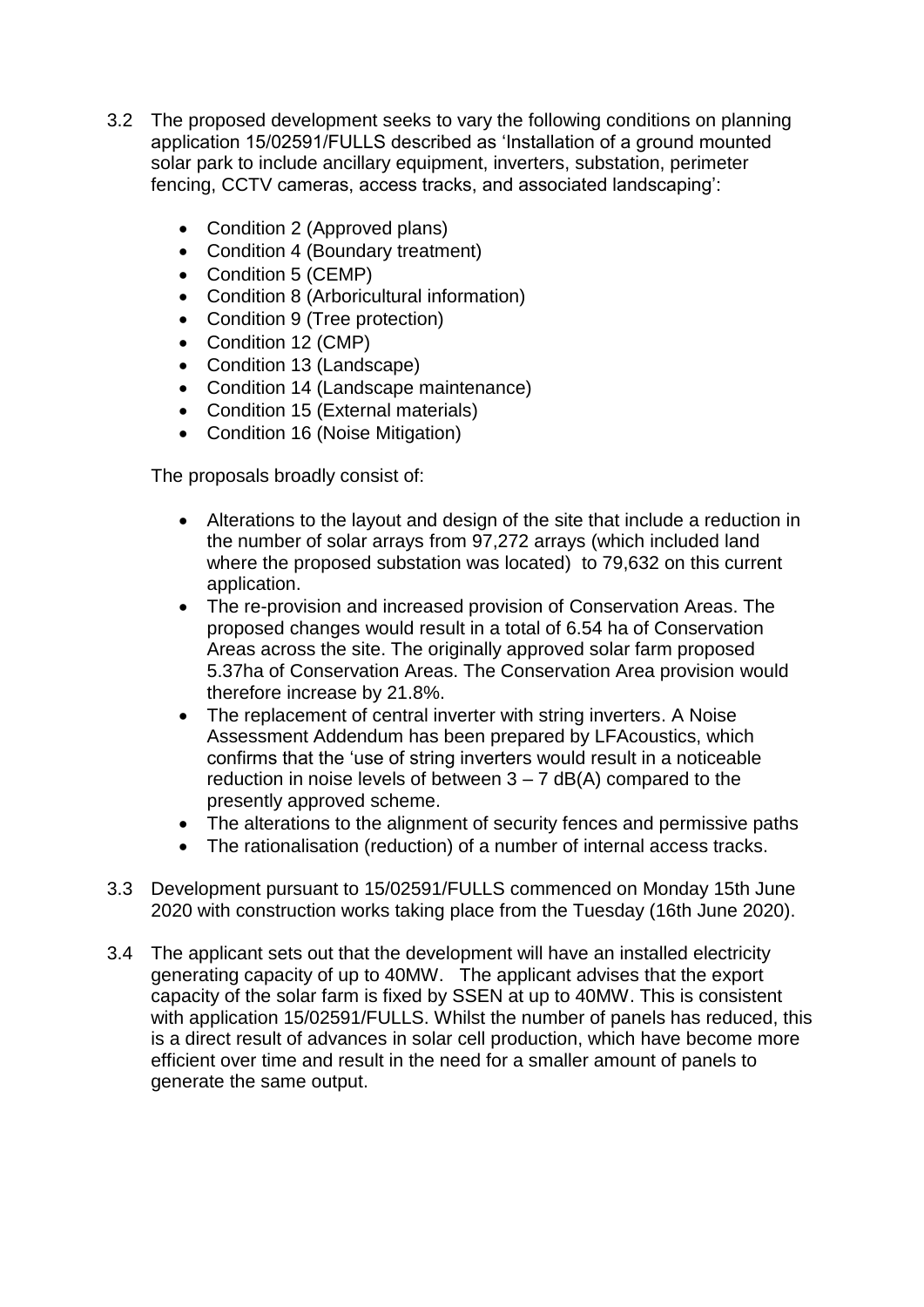## 4.0 **HISTORY**

4.1 20/00814/FULLS - Installation of substation, ground mounted solar panels, ancillary equipment, infrastructure and access associated with Planning Permission reference: 15/02591/FULLS. – Permission subject to conditions and notes – 24.05.2021

A judicial review challenge was lodged on several grounds. One ground has been given permission to be heard and is due to be considered at the High Court in April 2022.

- 4.2 20/00359/SCRS Screening opinion under the Environment Impact Assessment Regulations 2017 - Installation of substation, ground mounted solar panels, ancillary equipment, infrastructure and access – EIA Not Required – 20.04.2021
- 4.3 15/02591/NMA1 Amend inverter design Amendment to planning permission numbered 15/02591/FULLS – Approval 30.11.2020
- 4.4 15/02591/FULLS Installation of a ground mounted solar park to include ancillary equipment, inverters, substation, perimeter fencing, CCTV cameras, access tracks and associated landscaping – Permission subject to conditions – 04.07.2017

The following condition information has been approved under this permission:

- Condition 5 Construction environmental management plan
- Condition 6 Biodiversity management plan
- Condition 11 Programme of archaeological work
- Condition 12 Construction management plan
- Condition 13 Soft landscaping
- Condition 14 Schedule of landscape maintenance
- Condition 15 Details of siting, external materials, external lighting, and means of access/enclosure for the sub-station
- Condition 16 Scheme of noise mitigation measures
- Condition 17 Details of bridleway network
- Condition 19 Surface water drainage strategy

A Judicial Review Challenge was lodged in respect of the discharge of conditions. The challenge was unsuccessful, permission to proceed to a full hearing having been refused at a renewal hearing on the  $13<sup>th</sup>$  January 2021.

- 4.5 12/02770/SCRS Screening Opinion under Regulation 5 of the Town and Country Planning (Environmental Impact Assessment) Regulations 2011 for a solar park on land at Woodington Farm – response issued, March 2013 – EIA not required.
- 4.6 11/02034/FULLS Roof mounted solar array on two existing agricultural buildings – permitted, Nov 2011.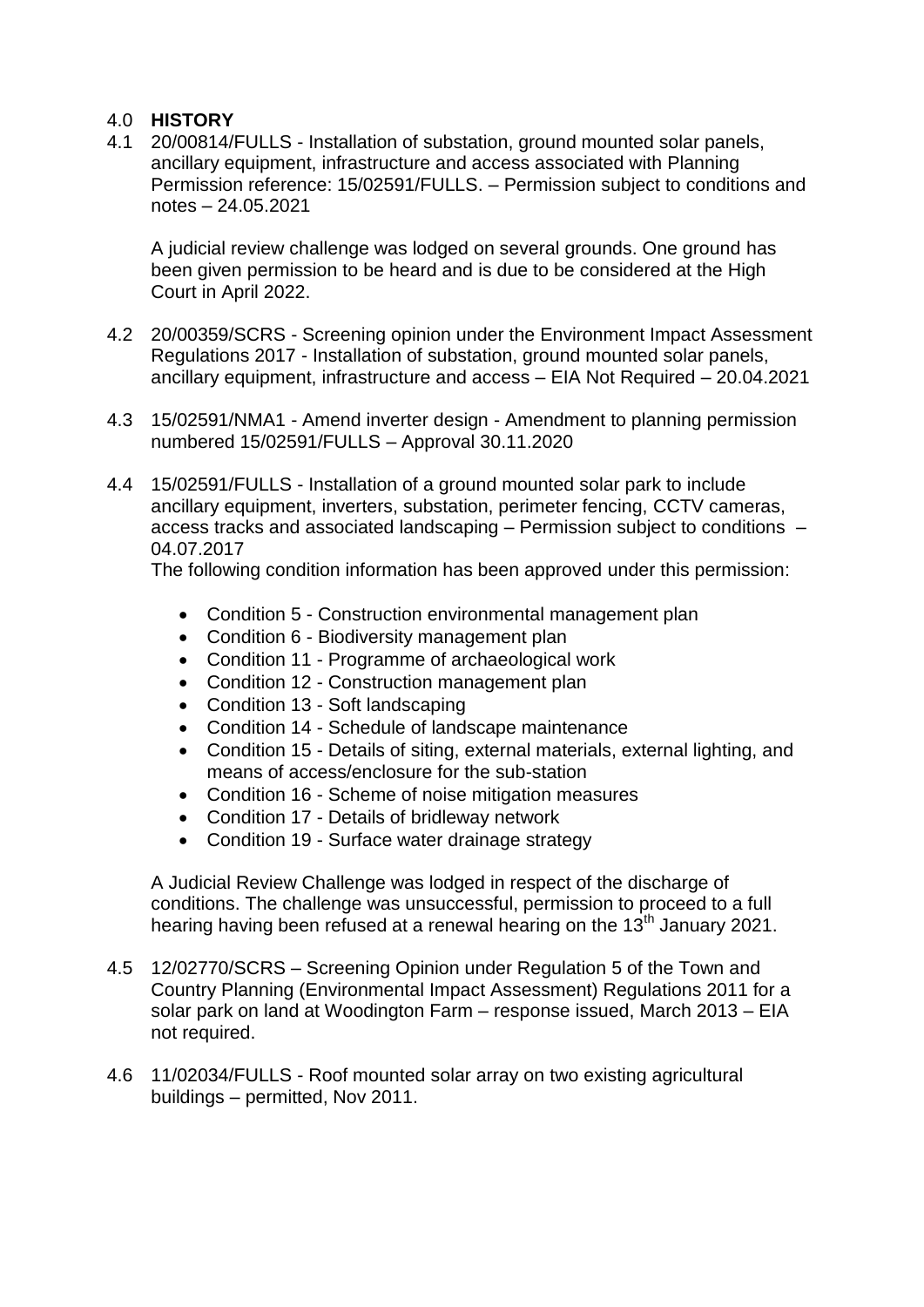# 5.0 **CONSULTATIONS**

5.1 Policy – No Objection

It is considered that this application to vary conditions of the original application (15/02591/FULLS) does not raise any new policy issues that were not covered by the original Policy response submitted at the time of the original application. It is noted that work commenced on site on the 15th June 2020.

- 5.2 Landscape No Objection (further to receipt of updated information)
- 5.3 Highways No Objection Does not raise any new highway issues
- 5.4 Conservation No Objection (further to the receipt of the heritage statement)
- 5.5 Historic England Comment On the basis of the information available to date, we do not wish to offer any comments. We suggest that you seek the views of your specialist conservation and archaeological advisers, as relevant.
- 5.6 Natural England Comment

Natural England is not able to fully assess the potential impacts of this proposal on statutory nature conservation sites or protected landscapes or, provide detailed advice on the application. If you consider there are significant risks to statutory nature conservation sites or protected landscapes, please set out the specific areas on which you require advice. The lack of detailed advice from Natural England does not imply that there are no impacts on the natural environment. It is for the local authority to determine whether (or not) the proposal is consistent with national and local environmental policies. Other bodies and individuals may provide information and advice on the environmental value of this site and the impacts of the proposal on the natural environment to assist the decision-making process.

- 5.7 Environmental Protection No Objection The Third Addendum Noise report from LF Acoustics dated December 2021 has provided the necessary comparison information for the proposed new equipment versus that already permitted and the summary contained within figures 2 and 3 in Appendix A is particularly clear. It is also apparent from the layout plan that efforts have been made to locate the equipment so as to minimise impacts from noise. I consider that from an acoustic point of view the proposal is an improvement on that already permitted.
- 5.8 HCC Flood water management No Objection No specific surface water or drainage information has been provided. However, having reviewed the site plan, it does not appear that the proposed amendments will have any impact on the previously agreed surface water management proposals and as such we have no objection.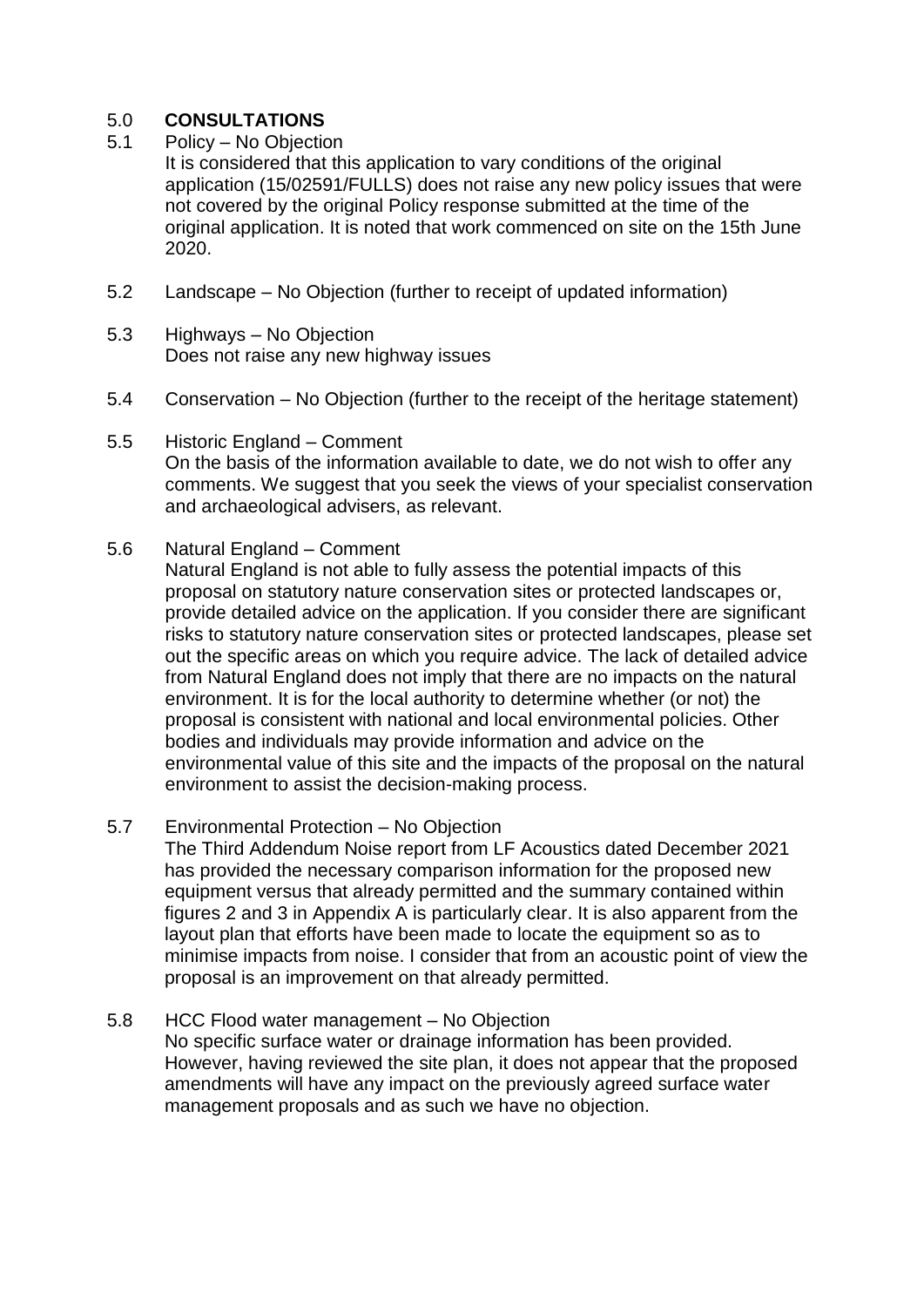5.9 Esso Petroleum – No Objection

Our client Esso Petroleum Co Ltd, do have apparatus situated near the proposed works. Esso Petroleum Co Ltd have no objections to the proposals so long as the enclosed 'Special Requirements for Safe Working' booklet and the covenants contained in the Deed of Grant are adhered to.

- 5.10 Trees No Objection subject to conditions
- 5.11 Archaeology No Comment I am happy to confirm that I would not raise any archaeological issues regarding the proposed variations
- 5.12 Ramblers No Comment
- 5.13 SSE No Comment
- 5.14 New Forest National Park Comment received 4.04.2022 Looking at the submitted information which is specifically about noise, my opinion is that the inverters and substation at Woodington Solar Farm are far enough away from the National Park to avoid noise nuisance and negative impacts within the National Park. The major A36 road passes along the boundary to the National Park and it is highly unlikely that any noise emission from the solar farm would surpass that of the vehicular traffic that passes along this arterial route.

Comment received 28<sup>th</sup> January 2022

I have examined the documents submitted to TVBC regarding the variations to conditions. From the information given, my opinion is that the variations will not necessarily increase the impact of the proposals from within the New Forest National Park from what is already approved. However, one variation is a replacement of the central inverter with 'String Inverters'. I cannot find any details of this in the submitted documents and would ask for clarification if this variation would result in a taller structure that could be more readily visible from within the National Park.

5.15 Ecology – No Objection subject to condition

# 6.0 **REPRESENTATIONS** Expired 01.04.2022

6.1 Wellow Parish Council – No Objection

The above revisions are a variation to 15/02591/FULLS which has already been approved by Test Valley Borough Council. Councillors felt that the revisions were an improvement to the original approved application. The amended proposals reduce the overall noise impact of the site by using string inverters, the conservation areas have increased in size and the overall biodiversity of the site will be increased.

Wellow Parish Council – No Objection (further to re-advertisement of the application)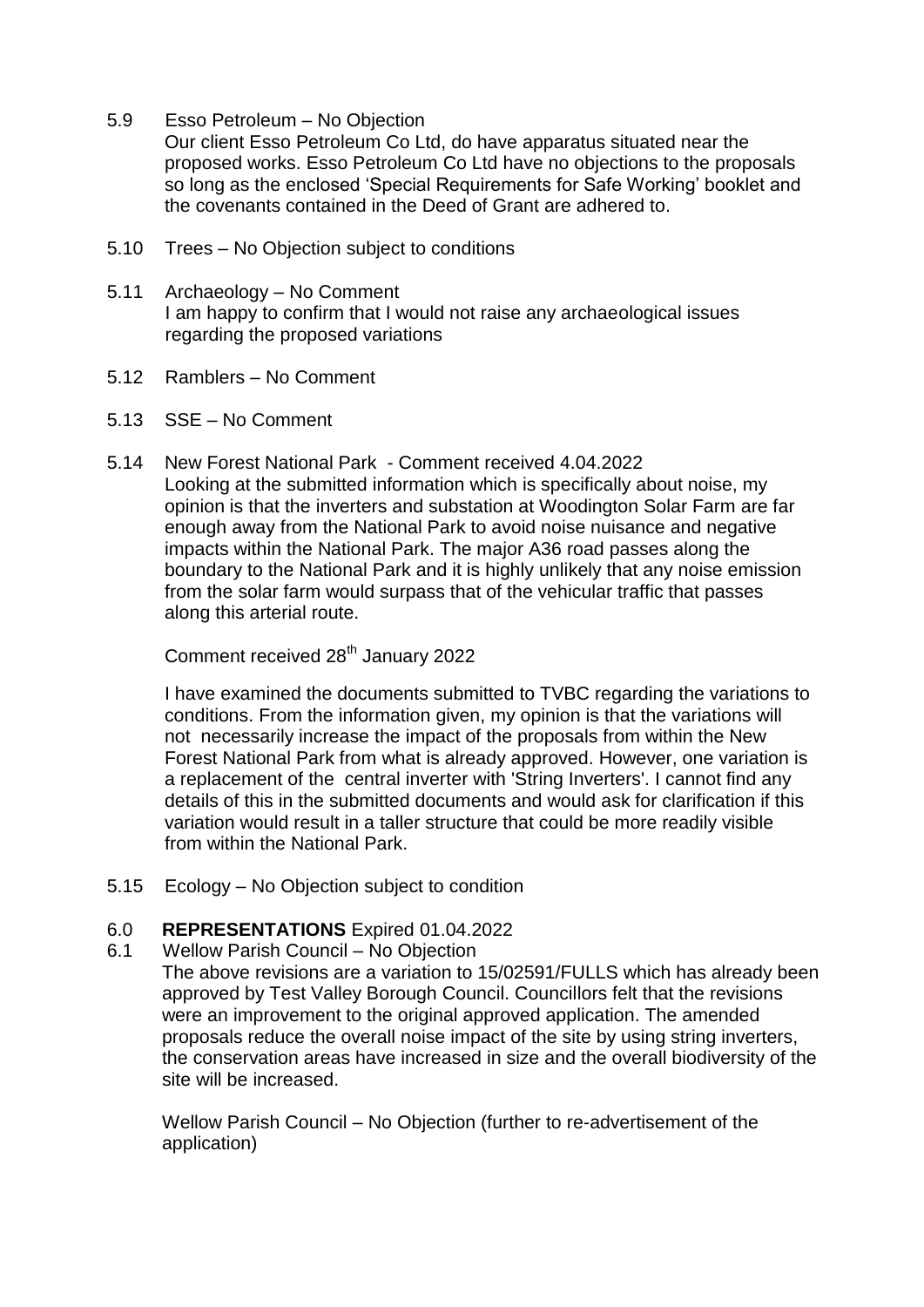- 6.2 Unknown address email Support I fully support the scheme as per the amended proposals here.
- 6.3 Various addresses Objection (summarised)

# Validity and section 73 application

- The application is not valid under TCPA Section 73: it includes changes to 13 of the 18 conditions totalling more than "Minor" material changes removing the Solar Farm's 33Kv substation, going further beyond permitted limits by including the totally separate application 20/00814/FULLS
- Section 73 has no provision for the conflation of 15/02591/FULLS with that of 20/00814/FULLS. Planning Guidance (www.gov.uk/guidance/flexible-options-for-planning-permissions) is clear that combining two applications can only be addressed under Section 70, via a new application for the totality of the proposals."
- Section 73 Town and Country Planning Act 1990 The current application does not comply with the conditions for section 73 which allows for at most a minor material change to the original planning application 15/02591. Requesting changes to 13 out of 18 conditions is not minor: this is over 70% of the conditions and therefore a substantial number of changes. A totally new planning application is required.

# Previous applications

 For anyone new to your portal and new to this application/scheme, with all its 'twists and turns' it would be confusing given that you just show one (1) related planning application / 'Case' (15/02591/FULLS – Decided) – This I believe shows further lack of transparency because 20/00814/FULLS is not mentioned and neither is the other 'Vars', 19/00401/VARS, although I believe this to have been 'Quashed' in the High Court after a legal challenge was brought against TVBC. Someone interested and looking through the documents might reasonable wonder where the imaginary 33Kv connection is, detailed in 3.3 of the 15\_02591\_FULLSPLANNING\_STATEMENT-1049059.pdf document – stating, "The proposal is to be connected to the National Grid at the existing electricity substation located within the south towards its southern boundary". If in actual fact, there was no possible connection there, then this shows worse than just a lack of transparency from the applicant and/or their agents but blatant dishonesty to assist this application through to 'Permission'. Why would anyone wish to build a Solar Industrial Estate in the middle of the countryside with no possibly way to connect it to the grid? This is nothing short of an underhand manipulation of the planning system and I feel it is shameful that such a basic thing as this was not picked up by the planning 'experts' working at TVBC for the people. So much has changed and without reference to 20/00814/FULLS it would be very hard to follow.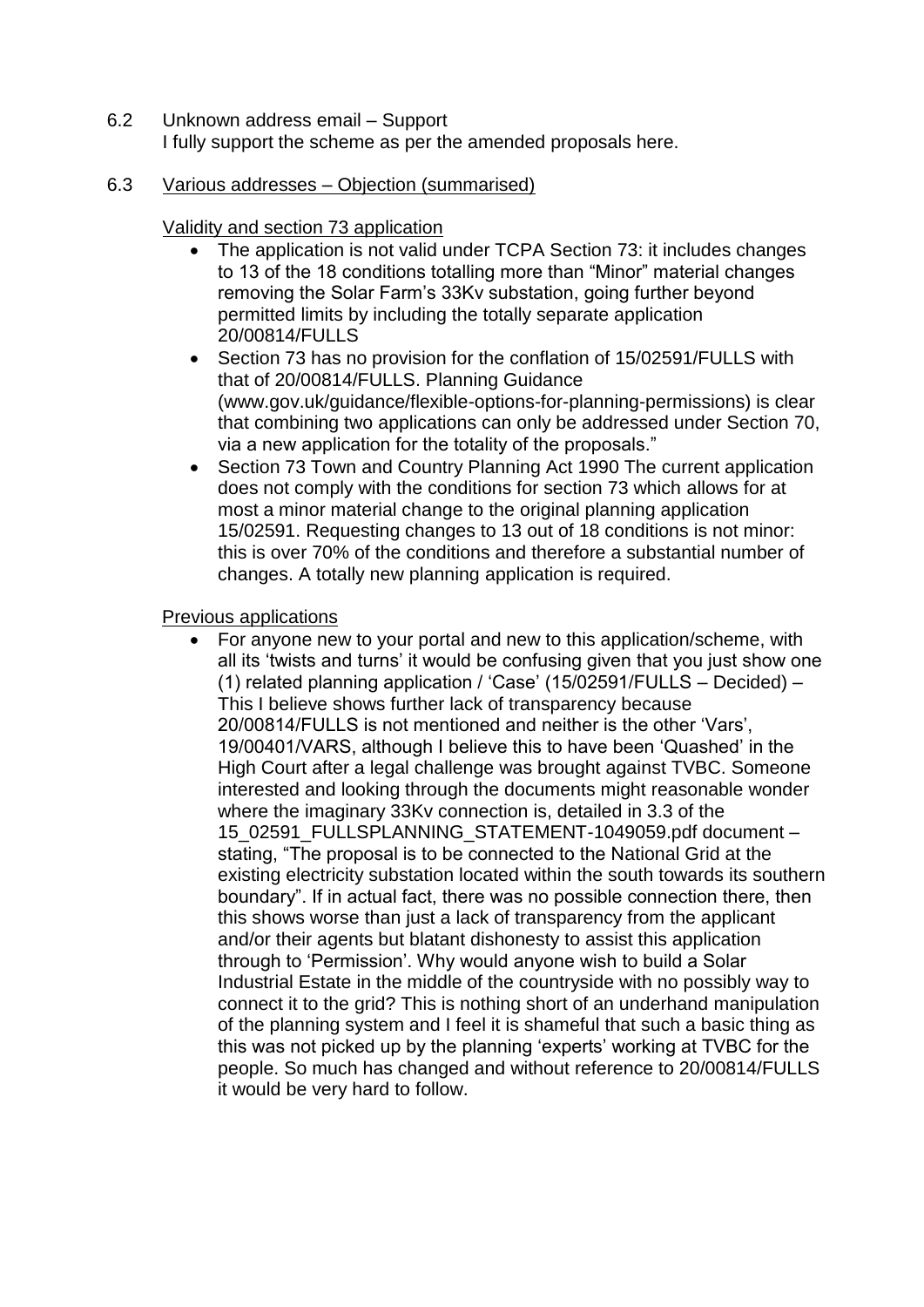We read the fairy tale about how the tallest building will be no more than 3.0m in height and yet in the latest drawing J00625-L-01 it is noted the Siemens 40MVA Transformer stands at 4.47m height. Then the gantry at 10m tall, the DNO Pole Mounted Transformer at 9.7m, many details changing from the initial proposal considered. Not just planning creep but a clear manipulation. As I said, had the residents (including the equestrian fraternity) known all the details, a different conclusion would have been likely.

## Procedure

- Since the substation (20/00814/FULLS) remains subject to a Judicial Review, no plan dependent in any way upon it can be evaluated until the result of the Judicial Review is known.
- The planning application seeks to make changes to conditions 2, 4, 5, 8, 9, 12, 13, 14, 15 and 16 and implies changes to 6, 7 and 17 of the original planning permission, but there is no clear statement from the applicant listing all the changes and referencing them to all the drawings and other supporting information which makes this planning application difficult for the public and TVBC Planning to scrutinise and evaluate. I note that the TVBC Conservation Consultee has requested such a document. Why have TVBC Planning Department not insisted on the applicant providing a document setting out clearly all the changes and referencing them to the supporting information so that all the changes under this planning application are provided in a clear and transparent format to enable everyone, including TVBC Planning Department and their Consultees, to scrutinise and evaluate this planning application?
- TVBC should not ask the public or the consultees to comment until all the documents are up on the portal and insist on a covering letter listing the documents and any amendments, otherwise it all becomes just a farce.

# Full extent of plans

- I see a lot of smoke and mirrors going on here; looking at the plans, I still see gaps, and now the plans don't even show the full extent of the project i.e. No Substation. Has it just disappeared, or is it not needed now?
- the site layout chart shows several changes but there is no listing of these that would allow suitable scrutiny from a planning perspective. What is clearly shown is removal of the substation previously considered essential in the permission so one can only wonder how this solar farm can ever be built to operational level, and if not what is its purpose at all?
- The DNO compound, I understand, is subject a separate planning authority (IPC) and so I wonder how LF Acoustics and/or the LPA can make any judgement about the DNO Compound noise emissions? We have had this argument over noise all the way through, which is why I commissioned Hayes McKenzie, at considerable expense, to obtain a second professional opinion, as well as a base line data logging of the ambient noise at my property and that of a neighbour. This is turning into a solar powered Power Station in the heart of the countryside, something that is normally only considered in industrial settings, like the one in Southampton, which I have visited to record both EMF and noise levels. I note also that other objectors have sited that there is a deficiency of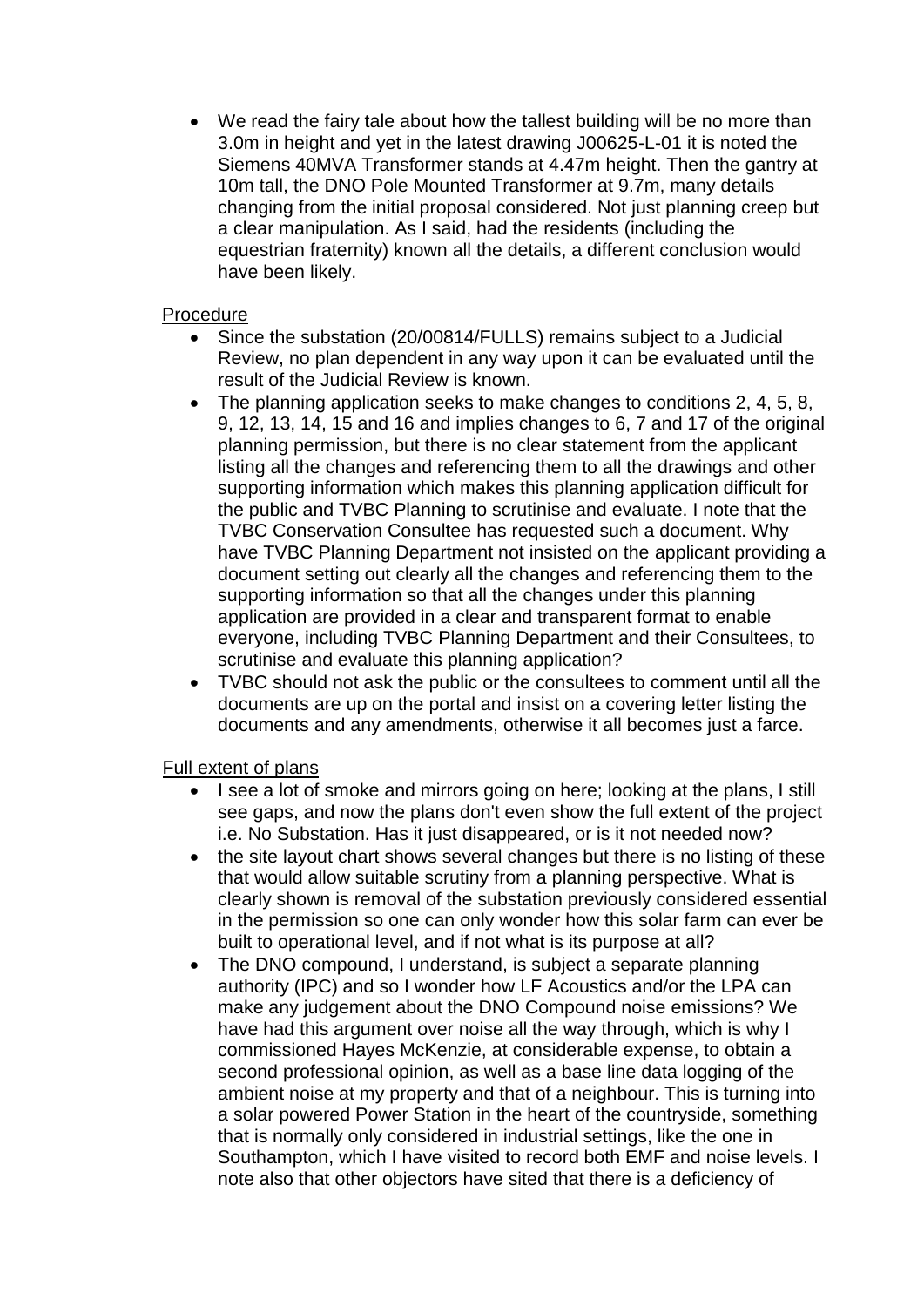documents to be able to properly assess this latest application and I would urge the Head of Planning to reject 21/03722/VARS on these grounds until such time as all the relevant documents and information are transparently submitted for scrutiny. The planning department and residents have been 'hoodwinked' enough.

## Screening required

- Do not believe that this matter can be determined unless or until a request for EIA screening has been made and determined - Reg 8(b) of the EIA Regulations.
- The VARS covers a 71 ha site while the screening (20/00539/SCRS) for the 20/00184/FULLS (DNO compound application) was done on 6.7+ ha only. It seems clear that the development in question has not been the subject of a screening opinion or screening direction. It is patently a different development.

## Timing of application

 Yet another timely application, leaving little time with the Christmas and New year break, for proper scrutiny by the planners (whose job it is to do so), let alone members of the public that have day jobs and businesses to run. This latest iteration being yet another metamorphosis.

## Change of inverter

- Changing the inverters to save between 3/7 dB seems a waste of everyone time and effort unless it's cheaper to buy and as its Huawei now (and we know they are blacklisted in some sections of the UK) I guess this is the main reason for the switch, the attempt to change things around again without consulting the locals is contemptible.
- How many inverters are specified on the 15 02591 FULLS application and can you confirm that they are of the SMA Sunny Central type and not the latest specified Hua Wei type**?**
- If the Sunny Central type, has it been made clear which model type is to be used in construction**?** (2200 / 2475 / 2500-EV / 2750-EV / 3000-EV) **?**
- How many Hua Wei type inverters are specified on the 20 00814 FULLS application, it is unclear**?**

## Highways

• The applicant continues to confuse both the Consultees and the Public with missing documentation hiding his real intent with this application. For example Alistair Murray of Highways raised no objections on Feb 1st 2022 "Following a review of the submitted information and following discussions with the Case Officer, it is considered that this application to vary conditions of the original application (15/02591/FULLS) does not raise any new highway issues that were not covered by the original highway response submitted at the time of the original application" whilst the Woodington neighbours all know that Nightingale Farm's owners have not given permission to have their hedge cut as the Case Officer knows all too well.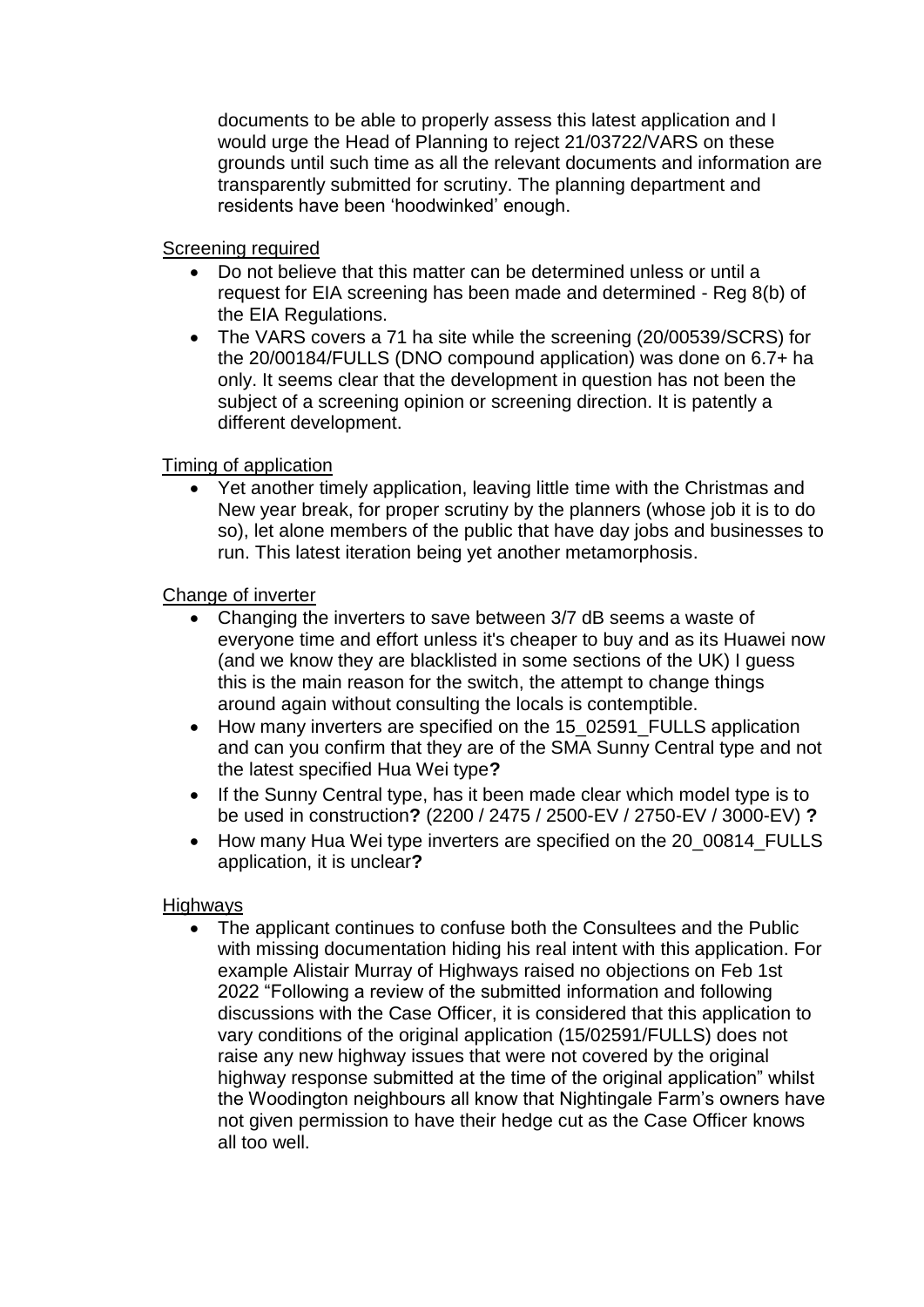- I also note they are still looking to still use Nightingale farmland which they have been told by the owners they cant. so that the access clause TVBC put in can never be met.... it shows the true nature of this process and a disregard for common sense
- I note the Strides aren't even mentioned in the documentation surrounding this application. This is not dissimilar to the Nightingale Farms hedge over which Woodington Solar claimed control and does not have it thus nullifying Highway concurrence with the original 15/02591/FULLS construction plan.
- Access tracks" from Hackleys Lane. As far as we can see, the southern site access road (surely not just a track?), from near the eastern end of Hackleys Lane, has been highlighted for the first time. Moreover it is unclear whether a western access road is now also proposed from near the southern end of Broadwoods Lane. (Hackleys becomes Broadwoods at the junction for St Margaret's Church.) It is obvious that this recently refurbished but very minor public highway is still totally unsuitable for industrial traffic or any form of heavy goods vehicle (apart from the TVBC refuse collecting vehicles whose drivers know their patch and take extreme care at pinch points, although even they inevitably cause an obstruction for other road users during their weekly duty). Recent drastic damage to the turning loop outside St Margaret's Church, by errant HGV drivers from outside our area, should command urgent attention to an HGV ban on this whole route. Unless the present planning application and its precursors also include a radical upgrade of this lane (which might in turn provoke other objections) no access to the solar power station from the south or west should be permitted.

Landscape setting

- This proposal is completely out of kilter and inappropriate in such a rural setting, on the edge of the New Forest National Park and the Blackwater River.
- This is a rural area. We do not have the infrastructure for this industry.

## **Heritage**

- The proposed site is extremely close to St Margaret's Church, the Grade 1 listed resting place of Florence Nightingale.
- Effect on the environment of St Margaret's Church and the surroundings of Wellow. As members of the St Margaret's congregation (and team of helpers) since 1986 we are concerned about all aspects of the present project. General damage to our rural environment where the grace of God has been focused for over 800 years, increased unsuitable road traffic and ambient noise are all matters of concern. While we acknowledge that solar energy should be exploited in Great Britain in the future, we rely on our professional planners to ensure both that schemes are suitably located and well out of sight and earshot, so as to minimise the impact on the people who live here; and also to ensure that easy but unsuitable projects are detected and refused at the earliest possible stage, before they gain unstoppable momentum."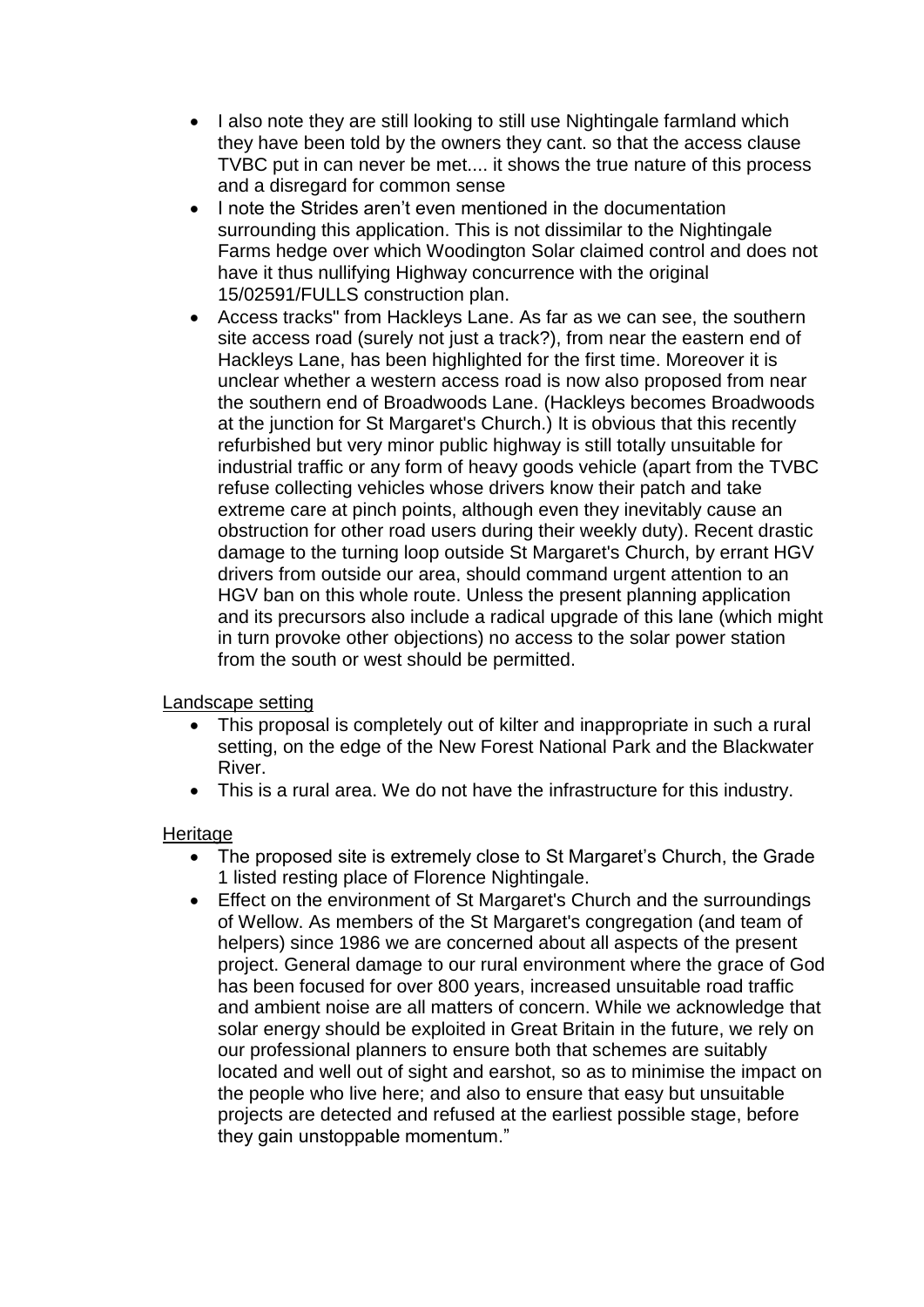## Ecology

- The ecology surveys to assess the loss of habitat are out of date and don't address today's reality.
- A critical tract of land has been taken out of the previously designated "conservation" area. This is the tract of land south of the north eastern end of Smidmore copse which has been established over many years as the only wild life corridor linking Smidmore Copse to woodland to the south and onward to all the woodland areas of Woodington Farm. Only a very narrow corridor remains which is a biodiversity reduction for which the additional land now included is no substitute. The "Supplementary Ecology Note" assessment totally ignores this, and additionally fails to provide any current survey data to justify its conclusions. It makes reference to a site-wide ecology survey in 2019 but where is this? It is not sufficient merely to offer the opinion that nothing is likely to have changed.

## Noise

- The noise analysis does not consider the night time (eg 02:00 05:00) when ambient noise is minimum yet the DNO substation complex continues at full volume.
- The change to the on-field inverters and transformers is to be welcomed as they reduce the noise pollution to neighbouring residences. The change to the noise assessment report, however, is not and remains deficient. Firstly it includes the substation transformer noise which unlike the on-field equipment which stop at night is constant 24/7, but the assessment does not include the night-time period (02:00 – 05:00) likely to be the most intrusive especially as ambient noise levels are at their lowest. Why has this never been assessed, and why does the applicant repeatedly refuse to countenance a sound-absorbing acoustic enclosure around this transformer? Secondly the post-construction guarantee within the permission has been discarded, leaving neighbouring residences even further disadvantaged.
- This industrial substation runs all year round, 24/7, so whilst the noise from the solar panels and smaller equipment (string inverters) may be within permissible levels, the DNO substation output remains an unknown.

Agricultural land

- The further tree planting on cultivated farm land will make it incapable in practice of being restored to its previous agricultural state at the end of the operational life of the development, violating the commitment made in the Planning Statement (October 2015)
- The addition of further tree planting on cultivated farm land will render this land incapable in practice of being restored to its previous agricultural state at the end of the 25 year operational life of the development, violating the commitment made in the Planning Statement (October 2015) "Following the 25 year operational period the site shall be fully returned to its existing agricultural use by way of the removal of all structures and equipment" and folded into conditions 6 and 7 of the permission.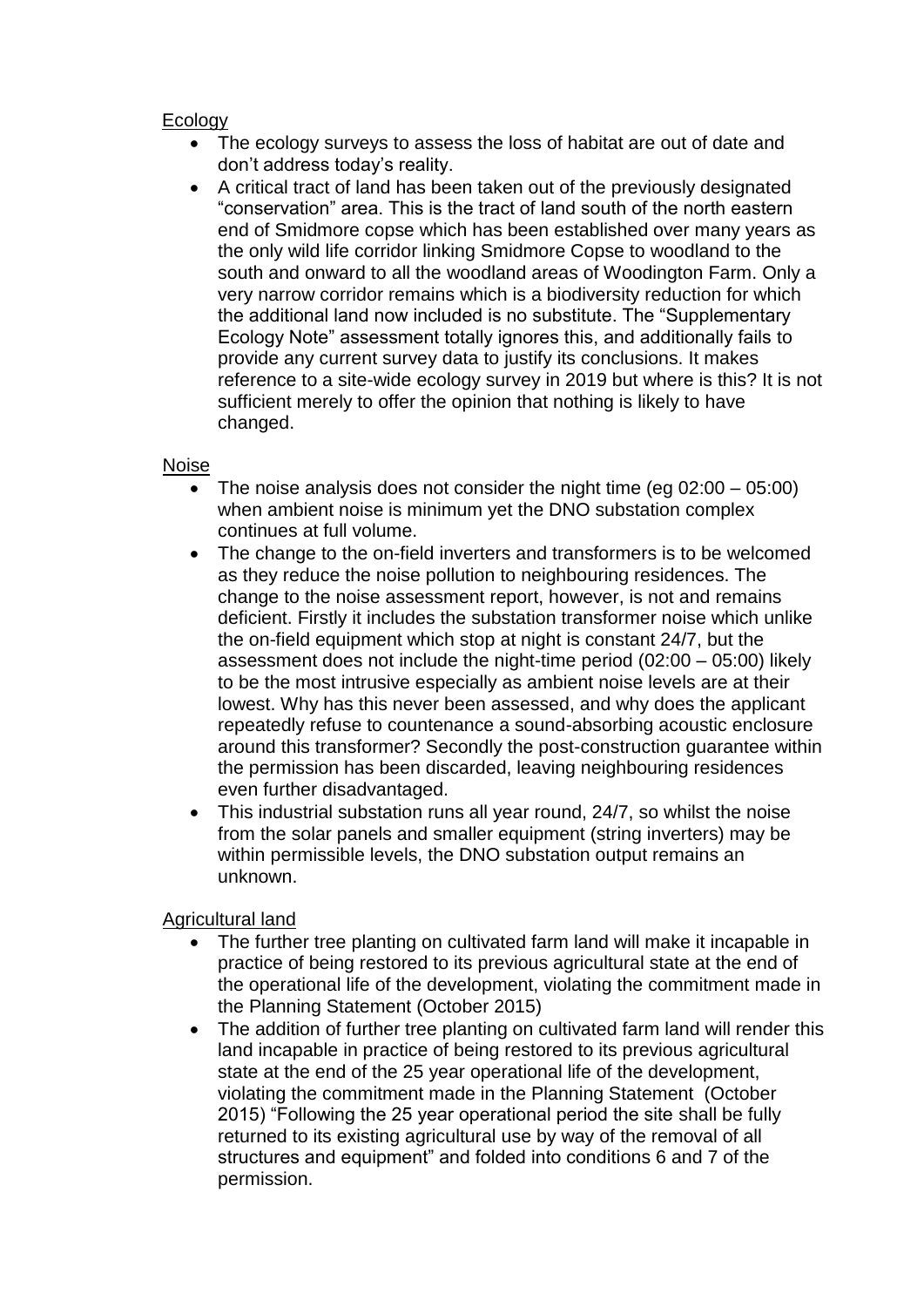## Radiation

- I have concerns about radiation form the substation. French farmers are bringing successful groups actions against companies that own substations and have cattle grazing close to them. It has been proven that the cattle have died as a direct result from grazing in a radiation zone emitted from a substation.
- There is a historic footpath that will pass within feet of these proposed transformers – what is the impact on people using that in terms of radiation

## Bridleway route

- Although not totally clear, it also appears the site boundary has been extended into neighbouring land and that the bridleway route along the southern edge of Smidmore copse has been moved further into the copse which would cause damage to the ancient woodland, and there may well be more material changes that we cannot see.
- There are three Bridle Path entrances from Broad Wood Lane the first 130 metres NW of the footpath the second 290 metres NW and the third 745 metres approx. along Broad Wood Lane. The Lane is far busier over the last twenty years than it was in 1978.We suspect that reducing the entrances to one may avoid congestion. (Concern about horse Boxes) The only Bridle Path entrances are from Broad Wood Lane, an alternative entrance would be safer for all road users.

## MW output of the scheme

 In the initial application 15/02591/FULLS, it was described as "Approximately 40MW" and certainly "Under the 50MW NSIP threshold" – I note that in the latest application here that more panels are added in and wonder whether this now represents an output of over 50MW.

## German Fischer

• There are no objections so long as the safety brochures are met. Where is the Plan to meet their requirement?

# **SSE**

 Throughout all the applications SSE has been a consultee but TVBC has never waited for the response. Why hasn't the DNO Substation Complex Electrical design (J0062\_L\_001) been approved by SSE? Indeed has there been consultee response from SSE?

## Revised information

- Why is there no covering letter from the applicant clearly setting out in sufficient detail the changes which are proposed so that this whole application for the solar power station is in clear and transparent language, suitably referenced to correct and up to date supporting information, reports and drawings?
- Is this a further attempt by the applicant to bamboozle the public and the TVBC Planning Department?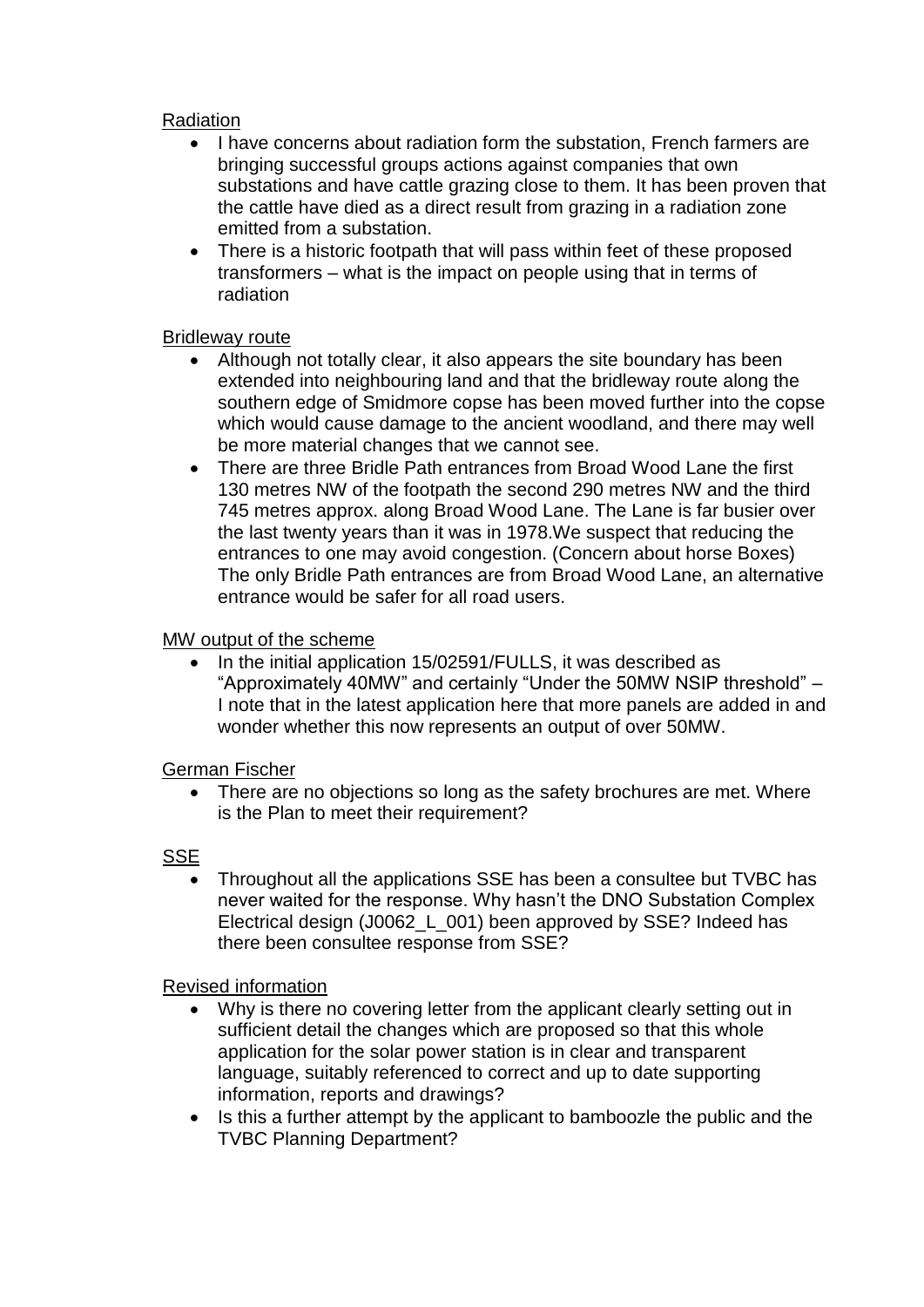Biodiversity net gain

- The biodiversity net gains spreadsheets appear to be similar but contain different headline results based on the same input data.
- Where is the narrative in clear and concise language to explain the differences in the headline results and what it really means?

# 7.0 **POLICY**

# 7.1 Government Guidance

- National Planning Policy Framework July 2021 (NPPF),
- National Planning Practice Guidance (NPPG),
- Overarching National Policy Statement for Energy EN-1 (NPS),
- National Policy Statement for Renewable Energy Infrastructure EN-3 (NPS),
- Written Ministerial Statement on solar energy protecting the local and global environment,  $25<sup>th</sup>$  March 2015.

# 7.2 Test Valley Borough Revised Local Plan (2016)(RLP)

SD1 – Presumption in favour of Sustainable Development

COM2 – Settlement Hierarchy

- E1 High Quality Development in the Borough
- E2 Protect, Conserve and Enhance the Landscape Character of the Borough
- E5 Biodiversity
- E7 Water Management
- E8 Pollution
- E9 Heritage
- LHW4 Amenity
- T1 Managing Movement
- T2 Parking Standards
- 7.3 Supplementary Planning Documents (SPD)

Wellow Village Design Statement

# 8.0 **PLANNING CONSIDERATIONS**

- 8.1 The main planning considerations are:
	- Consideration of a section 73 application
	- Substation application
	- Principle of development
	- Site selection and agricultural land
	- Landscape and visual impacts
	- Tree impacts
	- Heritage Impacts
	- Impact on residential amenities
	- Noise issues
	- Ecology
	- Highway impacts
	- Public Rights of Way
	- Bridleways
	- Drainage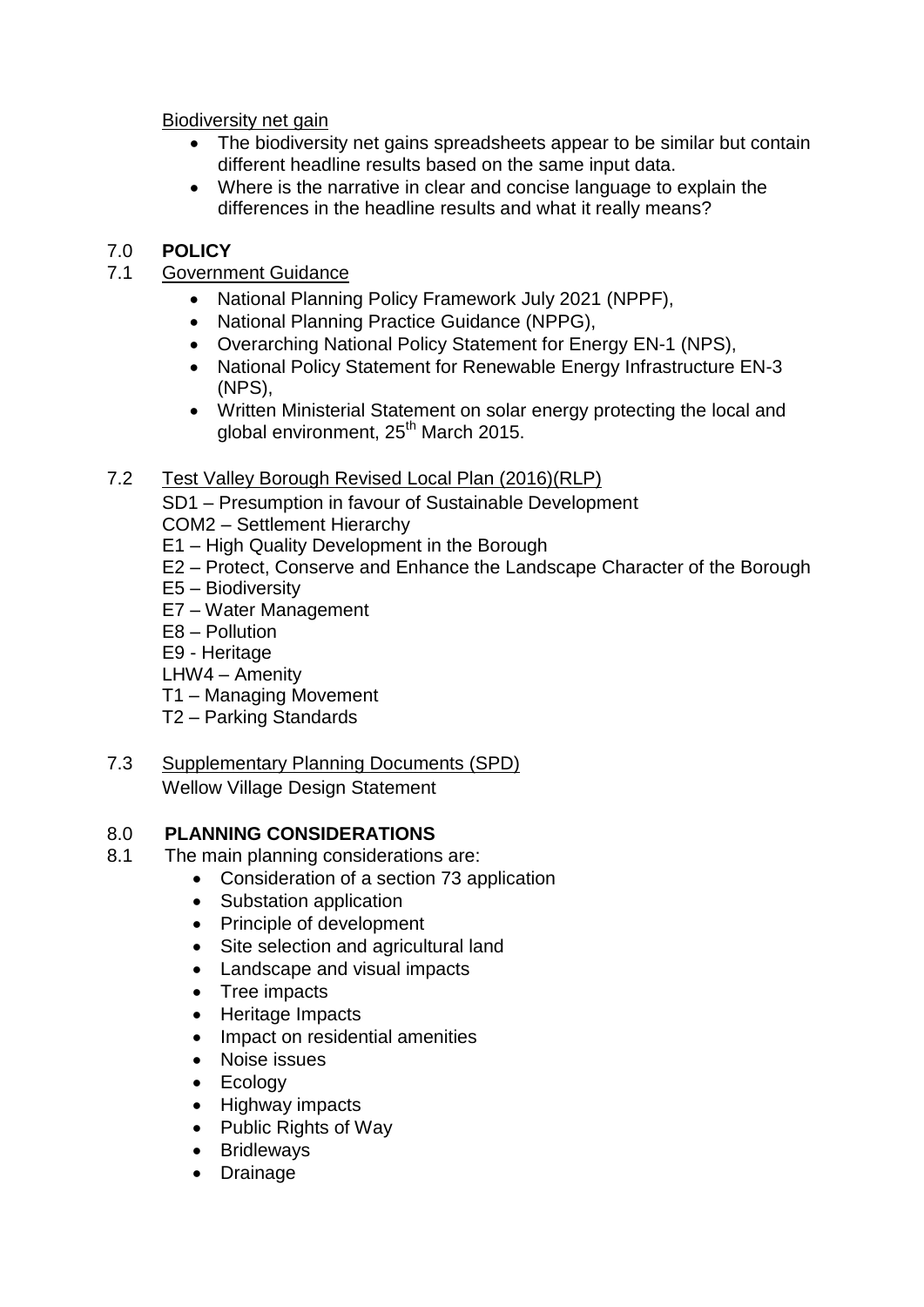- Health and Safety
- Other matters

# 8.2 **Consideration of a section 73 application**

A number of comments received highlight concern around the type of application submitted to consider these proposals. Section 73, Town & Country Planning Act 1990 allows a developer to apply to the Local Planning Authority (LPA) for development without complying with conditions subject to which a previous permission for that development was granted. In effect, it allows the removal or variation of conditions. If such an application is successful, then the LPA will grant a fresh permission for the same development, but with different conditions. A decision under section 73 must be taken in accordance with the development plan unless material considerations indicate otherwise.

# 8.3 **Substation application**

A number of representations continue to make comments on the substation proposals. To confirm, a separate planning permission (see paragraph 4.1 above) for the substation development was approved in May 2021 (reference: 20/00814/FULLS). As such, the principle of a solar farm and substation in this location has been accepted. This application does not seek to vary the substation permission. It only seeks to vary the original solar farm permission ref: 15/02591/FULLS, with the aim that the varied solar farm permission and the substation permission can operate in parallel.

## 8.4 **Principle of development**

The principles of the development were considered acceptable under the previous application 15/02591/FULLS, which was determined within the same development plan policy context. Given the principle of siting a solar farm in this location have previously been established by the original grant of planning permission in July 2017, which has already been begun, and the current proposals are intended to ensure the site can function together with the 2021 permission for a substation (20/00814/FULLS), it is considered that it is essential for these proposals to be located within the countryside and as such the development is considered to accord with Policy COM2 of the RLP.

# 8.5 **Site selection and agricultural land**

The selection of the site and the use of the agricultural land for use as a solar farm has been assessed under the previous application 15/02591/FULLS and this permission has since been implemented in June 2020. There has been no significant change in development plan or national policy since the original solar farm permission was granted. The development is of a temporary and reversible nature. Once decommissioned the site will revert to agricultural use.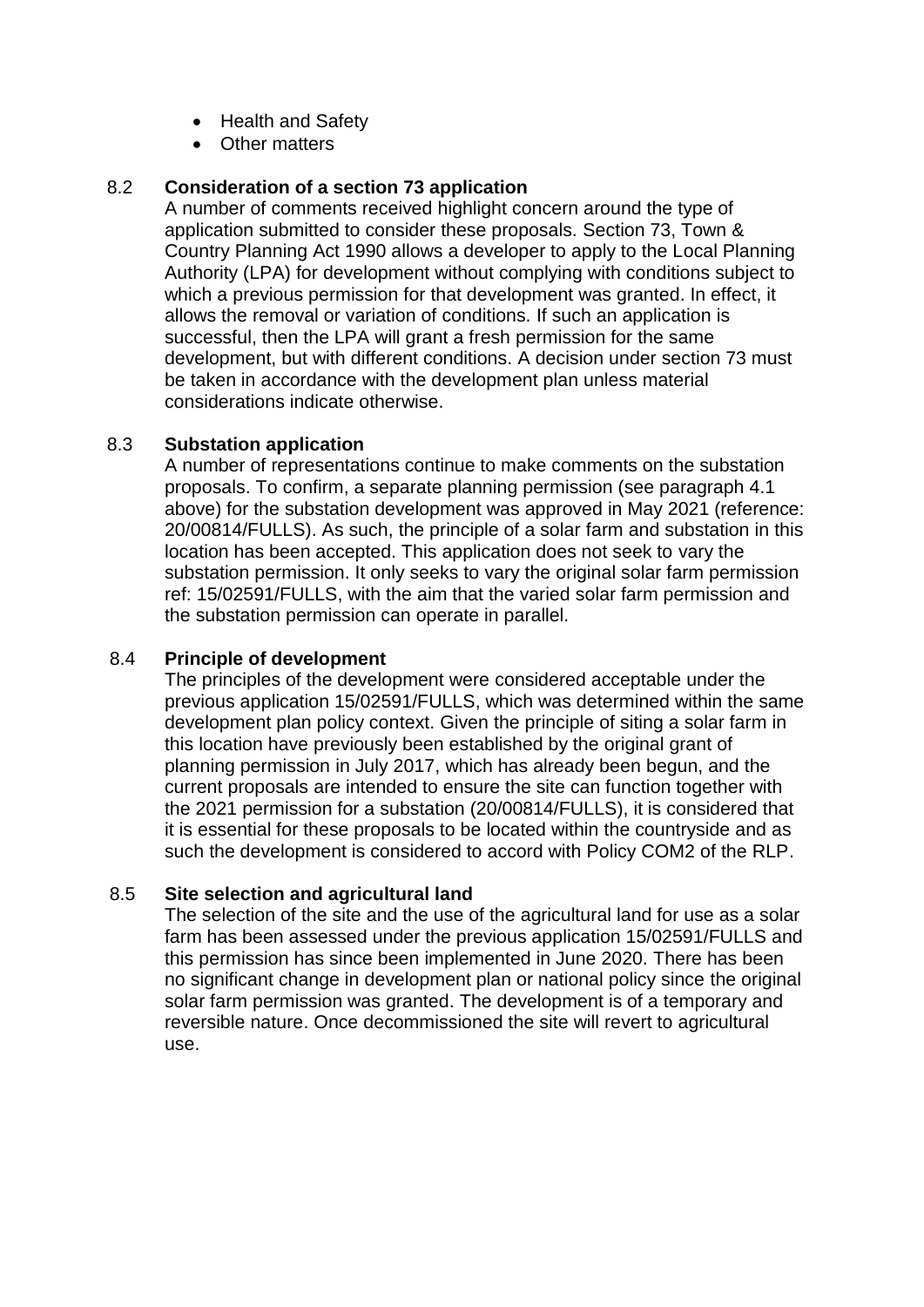## 8.6 **Landscape and visual impacts**

An Appraisal of Landscape and Visual Effects accompanied the previous application 15/02591/FULLS. This contained a detailed assessment of the likely effects of the Woodington Solar Farm on the surrounding landscape and visual resources. Within the current submission the solar panels would be of the same design, spacing, height, and finish as those approved, although the area covered by the current application now excludes the area of the substation permission, and other minor alterations are proposed. The submitted Appraisal (2015) described the Site's condition and features in Section 3; the effects of the approved application for the solar farm on the landscape features were assessed in Section 6. In the view of officers the revised proposals would not change the assessment of effects upon the following landscape elements:

- Topography negligible neutral
- Other/herbaceous vegetation moderate beneficial
- Water features minor beneficial.
- 8.7 As outlined by Pegasus in their accompanying text *Whilst it is noted that the amended proposals would bring infrastructure closer to the on-site permissive bridleways in several locations, the alignment of the existing on-site footpath (north-south axis) would be retained resulting in no direct physical effects on the on-site footpath (same as the Appraisal 2015).* It is considered that this is an appropriate assessment where the proposals present no extra impact.
- 8.8 The submission also sets out *With regards to hedgerow resource on the site, the Appraisal (2015) assessed that there would be a low magnitude of change and minor beneficial effects; there would be no change to this assessment based on the revised proposals. With regards to the tree resource, the Appraisal (2015) stated that the effects would also be minor beneficial. It is acknowledged that the revised proposals illustrate an increase in size to the 'Proposed Conservation Area with New Tree Planting'. As a result, the magnitude of change upon the tree resource is assessed as medium, which translates into moderate beneficial effects upon the tree resource of the site overall, an increase from minor as assessed within the Appraisal (2015).* It is agreed the amendment would have no negative impact, further to an increase in provision of nature conservation sections which the new bridleways pass through.
- 8.9 In respect of landscape character the following is submitted with the application: *With regards to the effects upon landscape character, the assessment and effects established in the submitted Appraisal (2015) indicated that the approved proposals would have negligible short term effects upon the character of the local landscape. Long term, these have been assessed as minor beneficial due to the proposed enhancements to the landscape elements within the site. The assessment of the effects on landscape character would remain unchanged as a result of the revised proposals.* Having reviewed this with the Landscape Officer it is agreed the amendment will have no further impact beyond those of the permitted scheme. The additional panels should not substantially alter the effect on the landscape setting over what has already been permitted. This change seeks to rationalise the amount of security fencing and CCTV cameras on the site.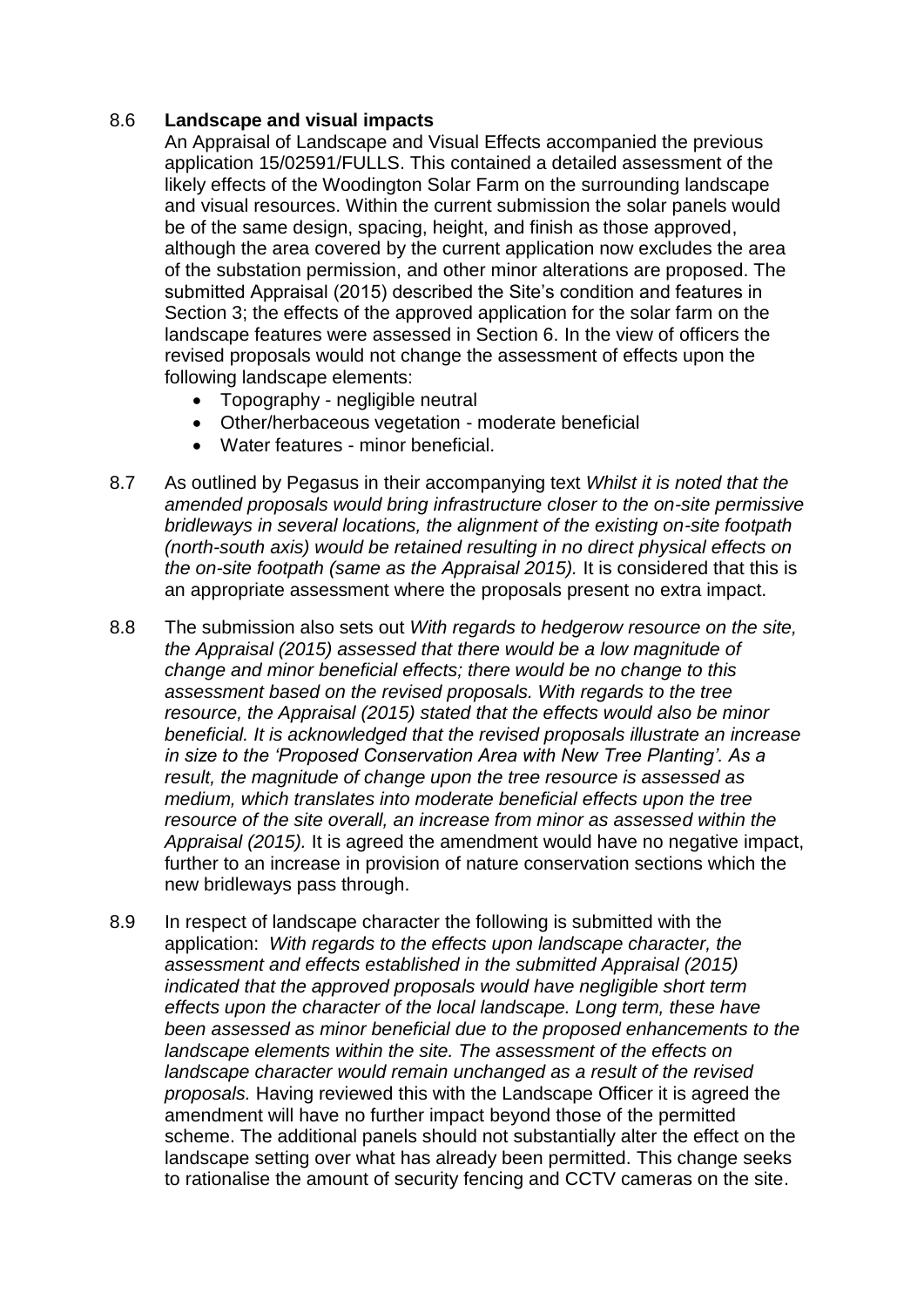- 8.10 Specific comments have been made about views from St Margaret's Church and the National Park. The Appraisal (2015) included the assessment of 13 representative viewpoints. These 13 viewpoints have been reviewed and it concluded that there would be no change to the assessment presented in the Appraisal (2015) for viewpoints 1 to 12. This includes viewpoints from the New Forest National Park and St Margaret's Church grave yard. As a result of the revised proposals, effects on the receptors at viewpoint 13 (A and B) would remain as a high magnitude of change and a major effect. At viewpoint 13C as a result of the revised alignment of the panels being brought closer to the route of the permissive bridleway, the magnitude of change is assessed as medium, resulting in a moderate effect. The Appraisal (2015) assessed the magnitude of change as low, resulting in minor effects upon receptors at viewpoint 13C.
- 8.11 Whilst the new fencing alignment now could be seen to fence off some of the existing landscape features of woodland belts, it also presents a rationalisation of fencing and reduction in security camera infrastructure which would be a general benefit in visual terms. Officers have reviewed all routes through the development and are satisfied that any areas where the routes have been amended are set so as to maintain the open feeling of the new paths and rides.
- 8.12 It is considered that the minor material changes can be provided without any detrimental impact to the appearance and landscape character of the area in which it will be located. It is considered that subject to compliance with appropriate conditions the development can be provided in accordance with policy E2 of the RLP which seeks to 'protect, conserve and enhance the landscape character of the Borough'.

## 8.13 **Tree Impacts**

The application is submitted with a revised tree report from Barton Hyett Associates (updated December 2021), and its associated tree schedule/ plans. This tree report states no trees are to be felled within the site, and only a 5m section of hedgerow will be removed. Some pruning has been proposed to facilitate access. It is noted that an access track is to be located through W<sub>14</sub> but a temporary solution for protecting the ground (on an existing track) has been proposed which is an acceptable approach. The Tree Officer advises that adequate provision has been made for the protection of trees on this development proposal.

8.14 The Tree Officer has requested a condition for a method statement detailing how trees shown on the approved plans to be retained are to be protected. Subject to conditions securing this detail together with the information presented in the Arboricultural Impact Appraisal Statement it is considered that the development can be provided in accordance with policy E2 of the Revised Local Plan which seeks to 'protect, conserve and enhance the landscape character of the Borough'.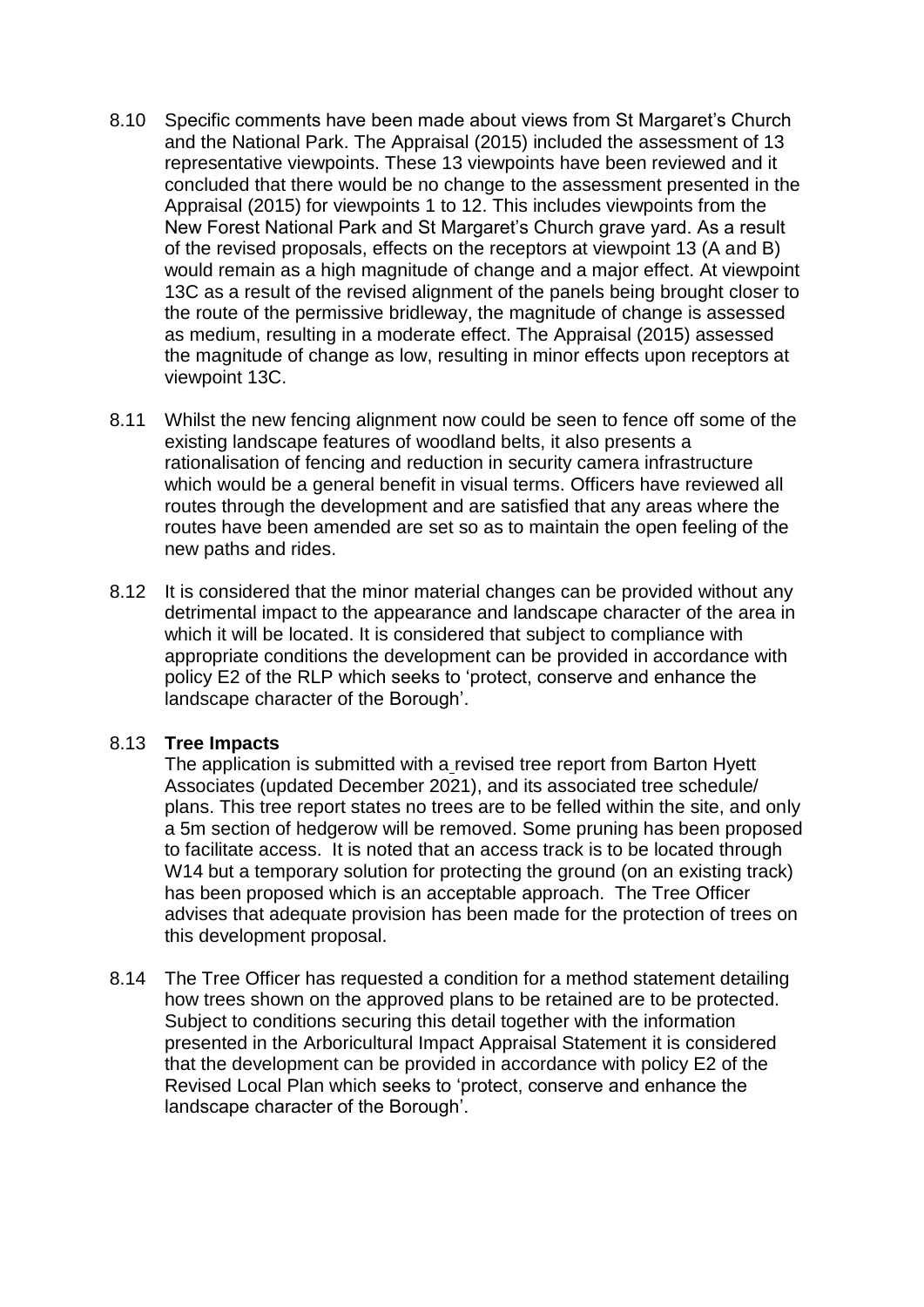## 8.15 **Heritage Impacts**

Comments have been received in respect of Florence Nightingale's grave at St Margaret's Church which should remain a place for people to come for peace and quiet. It has been suggested that the noise and emissions will not be conductive to quiet reflection. Matters of noise and emissions are discussed below at paragraph 8.21.

- 8.16 The Conservation Officer has raised no objection to the proposals. An amended heritage appraisal has now been provided to assess the proposed amendments to the site. There will be an increase in the numbers of the panels in the two areas closest to Woodington House (GII), but no further fields will be included in the development. It is not considered the additional panels should substantially alter the effect on the setting over what has already been permitted at any of the nearby heritage assets.
- 8.17 The proposed amendments to the scheme would not alter the impact on the setting of any heritage assets including St Margaret's Church. The effect of the proposals on the setting of listed buildings would therefore be limited and would not result in harm to the significance of these heritage assets. It is considered that the development can be provided in accordance with policy E9 of the RLP which concerns Heritage.

## 8.18 **Impact on Residential Amenities**

There are a number of residential properties which lie around the perimeter of the application site and given the changing topography, position of the areas of woodland areas around the site, as well as the relatively open nature of the central section of the application site, the proposed solar farm would be visible, to varying degrees from a number of neighbouring properties.

- 8.19 The changes seen on the southern and eastern boundaries on the eastern side of the overall site are those located closest the neighbouring properties at Woodington House, Little Woodington and Woodington Farmhouse. The changes seen are in the removal of the inverter buildings and provision of the string inverters and as a result a slight increase in the amount of solar panels provided due to the additional space gained. Transformer stations are also sporadically positioned. In addition to this the security fencing location and proposed bridleway routes have been altered in part to ensure the solar panel fields remain secure and routes continue to be provided across the site for bridleway users. Similarly on the western section of the overall site closest properties to the north and west additional panels are provided. Nearby properties include Kitts Merries Farm and Meadow Tree Farm.
- 8.20 The proposed panels and associated infrastructure would be visible in views from neighbouring properties, more noticeably in winter months, but this impact would be in longer views towards the site and given the existing extant permission for the wider solar farm which includes the placement of solar panels and inverter buildings in these locations together with the changes in topography and existing and enhanced natural screening secured via the mitigation planting, it is not considered that the change in outlook to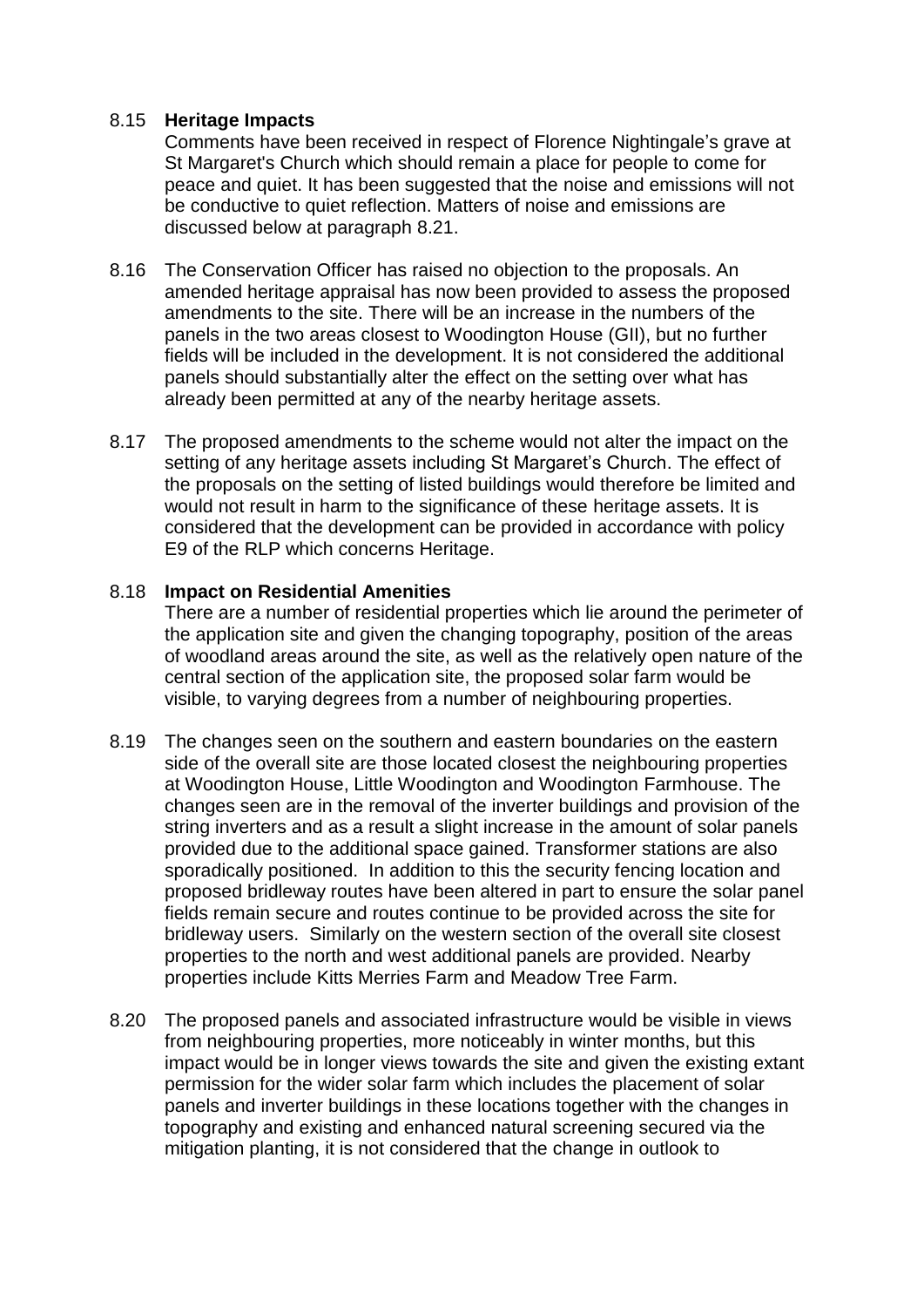neighbouring properties would be so severe as to justify a refusal of planning permission in respect of this matter. It is considered that the development can be provided in respect of visual amenity in accordance with policy LHW4 of the RLP. The impacts of noise on residential amenity are considered below.

#### 8.21 **Noise Issues**

Application ref. 15/02591/FULLS which this application seeks to vary included condition 16 of the planning permission which related to noise. This reads as follows:

*Prior to the commencement of the development hereby permitted, a scheme of noise mitigation measures in respect of the invertor units and any ancillary noise generating fixed plant/machinery shall be submitted to and approved. The scheme shall include a predictive noise survey for the site, in accordance with BS4142:2014. Implementation shall be in accordance with the approved details*

- 8.22 LF Acoustics Ltd set out that they undertook a noise assessment in 2020 based upon the proposed equipment to evaluate the noise levels and assess the potential impacts associated with the operation. The report concluded, with appropriate mitigation measures implemented, noise from the operation of the solar farm would not result in any significant adverse noise impacts and thus accord with the requirements of paragraph 7.67 of the adopted local plan and those of the NPPF. Based upon the assessment prepared and proposed plant, officers concluded that the requirements of Condition 16 have been met and Condition 16 was discharged on 16 June 2020 (Application No. 15/02591/COND16).
- 8.23 This application seeks to change the type of inverters from the central inverters, to a scheme using smaller string inverters, which would be mounted beneath the solar panels. There would be no change to the plant within the area associated within the DNO substation area (Application No. 20/00814/FULLS). Also proposed are separate stations for transformers. These would sporadically stationed around the solar farm.
- 8.24 The locations for this infrastructure is located as far from surrounding properties as possible, whilst maintaining appropriate connections. Calculations of the noise levels utilising the string inverters have been made, taking account of noise from the associated transformers and substation. The results of the calculations indicate that the use of string inverters would result in a noticeable reduction in noise levels of between  $3 - 7$  dB(A) compared to the presently approved scheme. An assessment of the noise levels against the requirements of BS 4142 and other appropriate guidance clearly indicated that the operation of the solar farm using string inverters would not result in any adverse noise impacts at the surrounding properties. The use of string inverters would therefore remain compliant with the requirements of Condition 16 of the planning permission for the solar farm.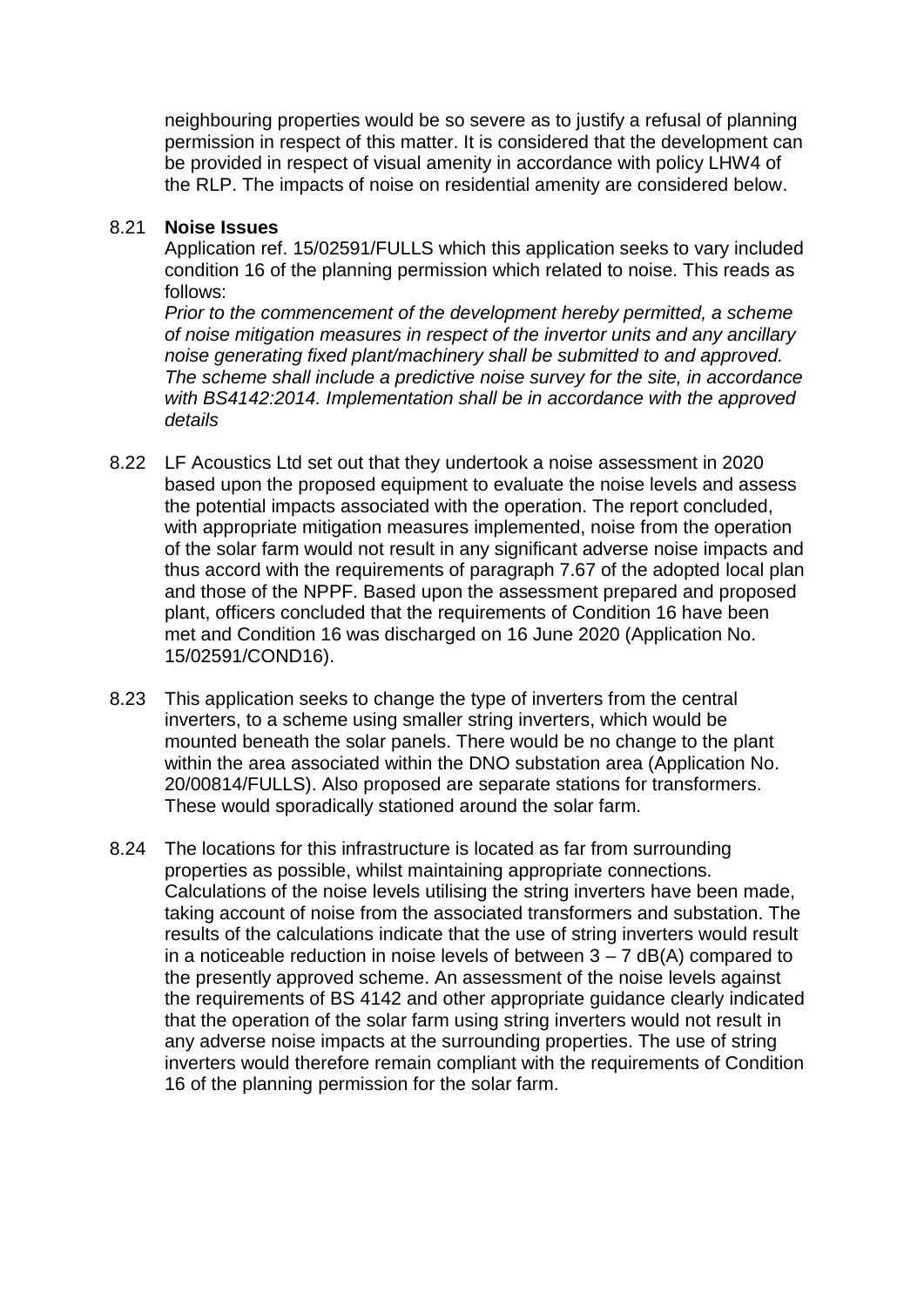- 8.25 The Third Addendum Noise report from LF Acoustics dated December 2021 has provided the necessary comparison information for the proposed new equipment versus that already permitted and the summary contained within figures 2 and 3 in Appendix A is particularly clear. It is also apparent from the layout plan that efforts have been made to locate the equipment so as to minimise impacts from noise. The Environmental Health Officer comments that from an acoustic point of view the proposal is an improvement on that already permitted and has no objection to the proposal.
- 8.26 Comments have been received that the noise analysis does not consider the night time (eg 02:00 – 05:00) when ambient noise is minimum. The Addendum considers noise levels when the solar panels and inverters would be operational, during daytime hours, to comply with the NPPF. No power would be generated at night and therefore the transformers will not be operational.
- 8.27 In light of the above information and subject to a condition ensuring the development is carried out in accordance with the acoustic information, it is considered that the proposed development can be provided without creating an unacceptable adverse impact on human health, the natural environment or general amenity in accordance with policy E8 of the RLP 2016.

## 8.28 **Ecology**

## **Supplementary Ecology Note**

This application is supported by a Supplementary Ecology Note (Avian Ecology, December 2021). It is concluded within the ecology note that the alterations to the proposed layout will only impact on arable land and livestock rearing, with no additional impacts on field boundaries and habitats of ecological importance. It is stated that the proposed alterations will therefore have no greater effects than those previously considered within consented developments, and will lead to greater provision of habitat ("Conservation areas") within the site.

8.29 The proposed development does not materially change the mitigation measures outlined within the Ecological assessments submitted with the previous scheme. The recommendations secured within the previous scheme (Ecological Assessment – Addendum Report (Avian Ecology, 2019)) are still applicable in the case of this current application. Provided these previous recommendations (including the pre-commencement surveys and proposed mitigation measures) are secured under planning condition the Council Ecologist raises no concerns over the proposed alterations.

## 8.30 Biodiversity Net Gain

The submitted Biodiversity Net Gain Metric shows a net gain in biodiversity. This site has been subject to a number of applications, with a long planning history demonstrating net gains in biodiversity on site. The Council Ecologist raises no concerns over the proposed alterations, particularly as the metric demonstrates net gains in hedgerow and other habitats on site. The development complies with policy E5 of the RLP which seeks to conserve and where possible restore and / or enhance biodiversity.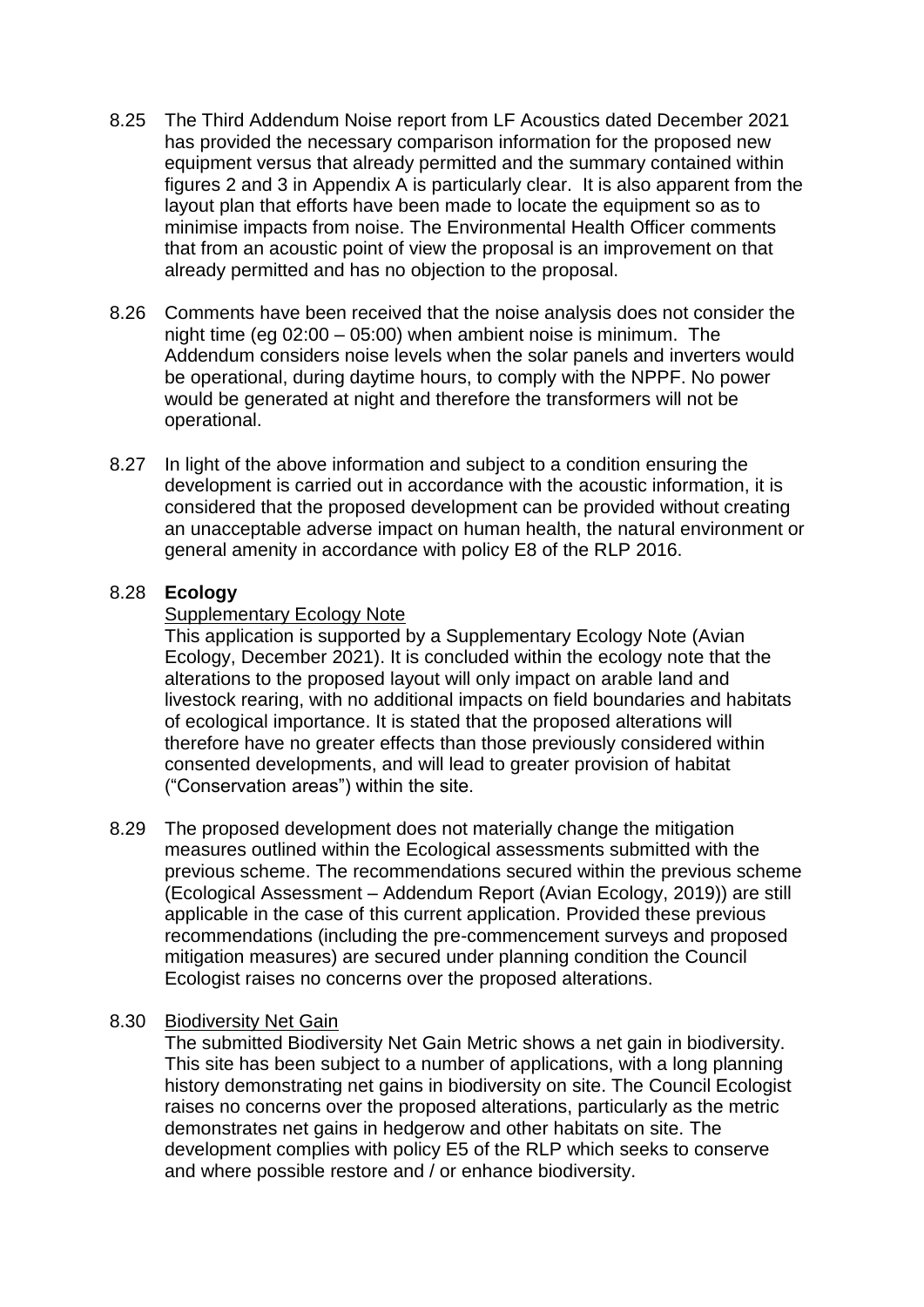## 8.31 **Highway impacts**

The application site is accessed off Woodington Road through Woodington Farm. The access proposals remain the same as described and approved within the original application. A permanent maintenance access is to be taken from Hackleys Lane to the south of the site (as part of the original Planning Permission) and a construction access to be improved off Woodington Road through Woodington Farm utilised for all construction deliveries.

## 8.32 Nightingale Farm

Comments have been received in respect of neighbours at Nightingale Farm not giving permission to have their hedge cut in association with the proposed access arrangements for construction on Woodington Road. This is annotated on drawing no H.459/07 which has previously been submitted and approved with the Construction Management Plan. The current application does not alter this approved document. The Case Officer has previously corresponded with the owner of Nightingale Farm directly and confirmed that any consents/permission required to cut hedgerow is a matter to be resolved by the landowner and the applicant in the interests of highway safety and traffic management.

8.33 The Highways Officer has been consulted on the proposal and has no objections to the proposals. Subject to previously approved information secured through condition it is considered the development can be provided in accordance with relevant policies of the RLP 2016.

## 8.34 **Public Rights of Way**

The alignment of the existing on-site footpath would be retained resulting in no direct physical effects on the on-site footpath as result of the proposed amendments.

## 8.35 **Bridleways**

Drawing H.0357\_57 overlays the existing and proposed bridleway routes. The routes alter slightly in some areas to accommodate the slight increase solar panels in some areas of the site. However, overall the bridleway network across the site remains in situ and can be secured for implementation through condition. A comment has been received in respect of the bridleway route and the southern edge of Smidmore Copse causing damage to the ancient woodland. The drawing shows an increase in proximity to the ancient woodland in part but this is still located along the edge of the woodland and in other instances on this southern boundary of the Copse the bridleway has been moved away from the woodland. It is not considered that as a result any further significant impacts would be created on the Copse woodland.

## 8.36 **Flooding and Drainage**

This submission does not include any additional surface water or drainage information. To ensure an appropriate strategy is secured a condition is suggested for full details prior to commencement. Subject to this condition it is considered that the development can be provided without significant harm to flood risk and drainage.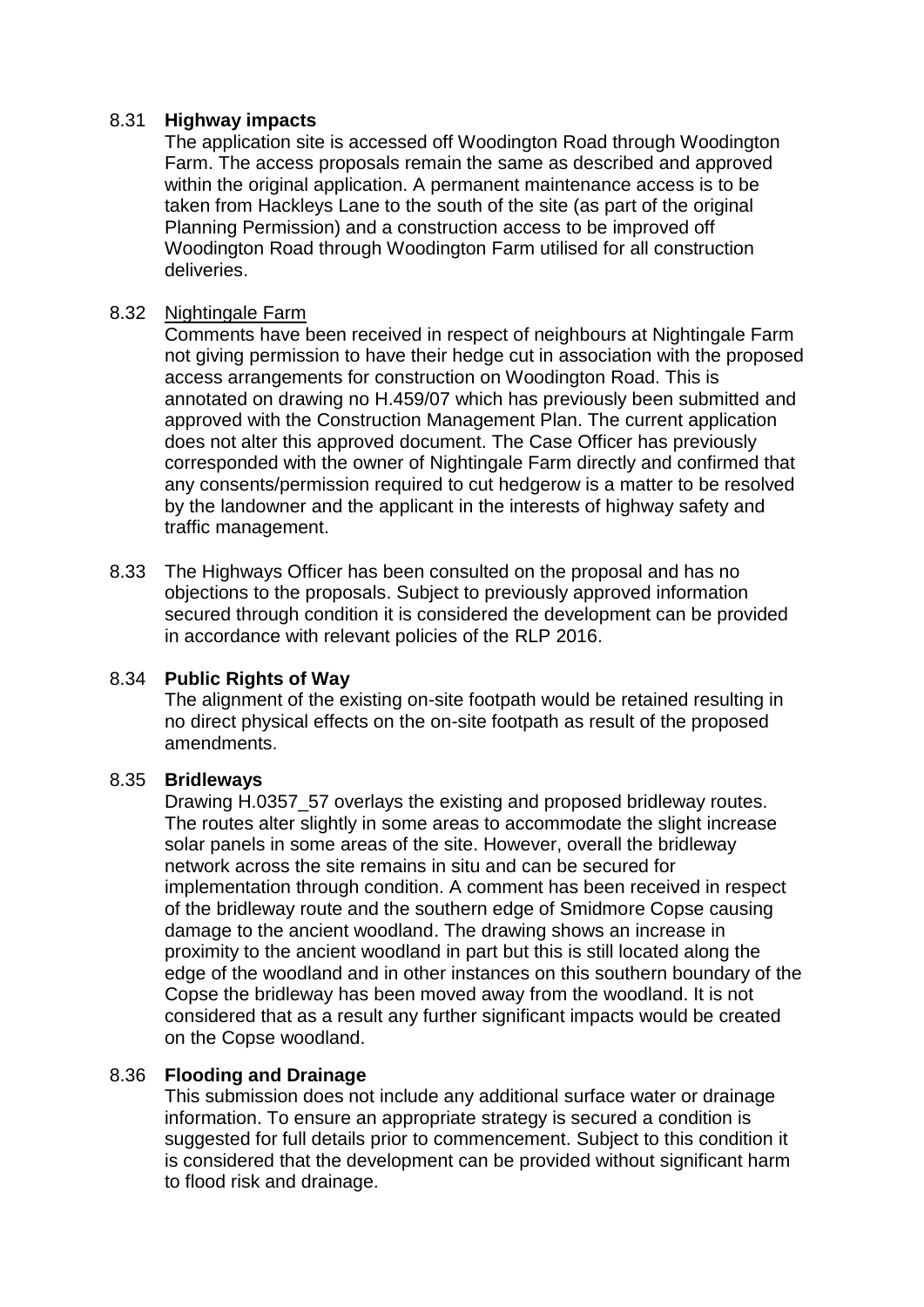## 8.37 **Health and Safety**

## Electromagnetic fields and radiation

Concern has been raised regarding electromagnetic fields and radiation as a result of the development. The applicant has previously provided an assessment dated July 2020 which sets out that the Government, acting on the advice of authoritative scientific bodies, has put in place appropriate measures to protect the public from EMFs. These measures are set out in a Written Ministerial Statement, National Policy statement EN-5, and two Codes of Practice. The predominant source of exposure is the existing overhead line connecting the substation to the local electricity distribution system. The EMFs from the overhead line have been demonstrated as complying with the relevant exposure limits. There will be no significant EMF effects resulting from this proposed development amendments and no mitigation is required.

## 8.38 **Other matters**

## Generating capacity

A comment was received in respect of the generating capacity of the solar farm. Confirmation has been received from the applicant that the resultant development would not exceed 40MW. 50MW is the threshold for renewable energy developments under the Development Consent Order process.

## 8.39 Plans submitted

Comments have been received in respect of the way in which information has been presented by the applicant in this application. The covering letter provides a basic overview of what the application seeks approval for and any appropriate additional information has been received. Comments also highlighted that the substation permitted previously does not appear on the drawings. As outlined above at para 8.3 this application relates to the variation of conditions under 15/02591/FULLS only.

# 8.40 Screening of application

Comments have highlighted the requirement to provide an EIA screening assessment on this site. The Council with the agreement of the Applicant have provided a screening opinion.

# 8.41 Timing of application

Comments received set out concern that the timing of the application submitted the week before Christmas leaves little time between the Christmas and New year break for proper scrutiny. The application has been subject to two separate publicity periods to ensure all interested parties have had ample time to review and comment on the proposals.

# 8.42 Tree planting and agricultural land

Comments received outline concern that the further tree planting on cultivated farm land will make it incapable in practice of being restored to its previous agricultural state at the end of the operational life of the development. Tree planting and landscaping is located predominantly around the existing field edges ensuring the open spaces of the fields are retained.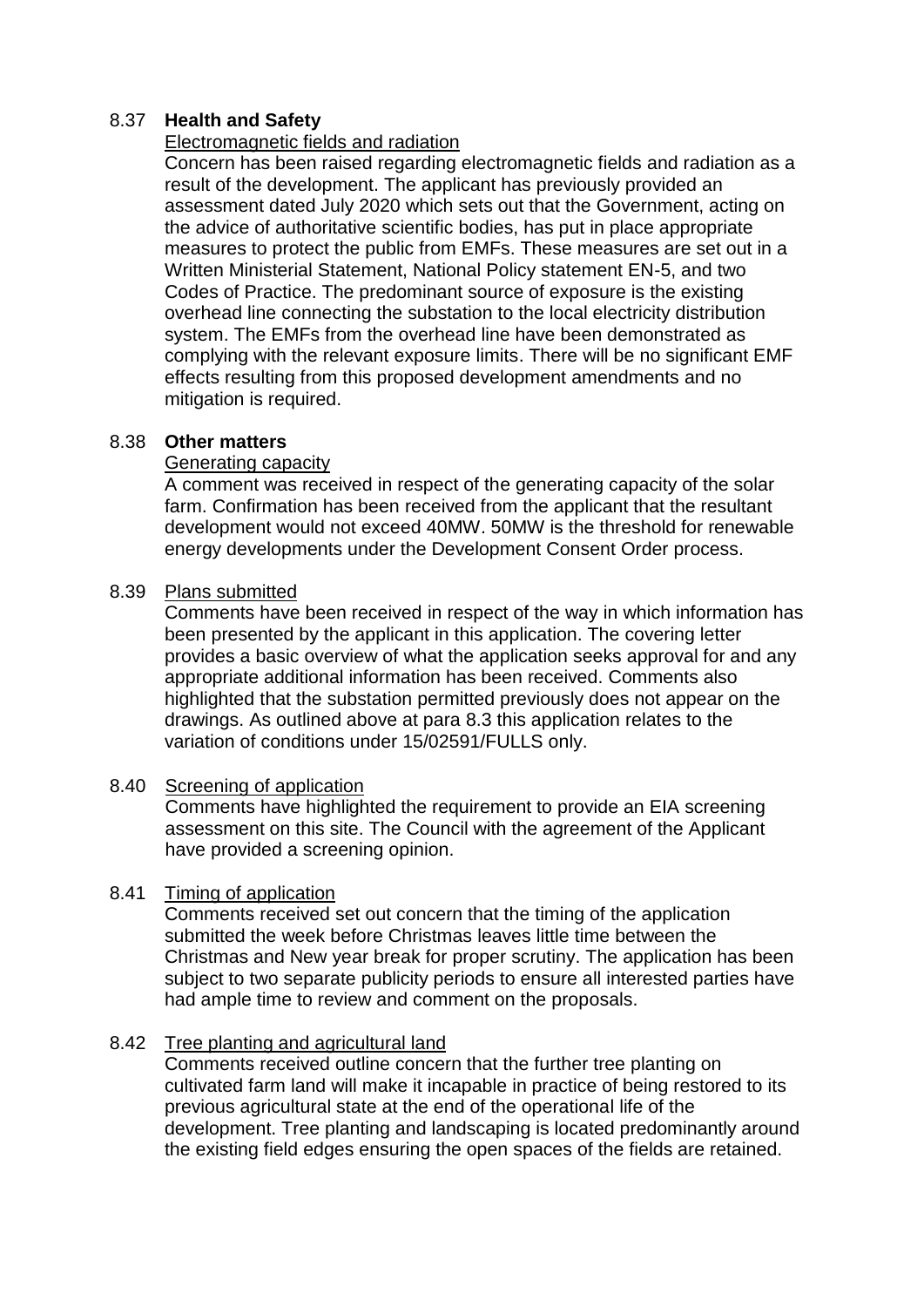## 8.43 Consultees

A comment has been received setting out that German Fischer has no objections so long as the safety brochures are met but where is the Plan to meet their requirement? To confirm, Esso Petroleum Co Ltd, do have apparatus situated near the proposed works but have no objections to the proposals. A note has been added to the recommendation highlighting the proximity of the apparatus and the 'Special Requirements for Safe Working' booklet and the covenants contained in the Deed of Grant.

8.44 A comment has noted that throughout all the applications SSE has been a consultee but TVBC has never waited for the response. The comments also ask why hasn't the DNO Substation Complex Electrical design (J0062 L 001) been approved by SSE? Indeed has there been consultee response from SSE? Officers confirm that SSE have been consulted on this application on the  $28<sup>th</sup>$  January 2022. No response has been received to date. SSE were also consulted on the 15/02590/FULLS application. A response from SSE is not required to enable the consideration of this application.

## 8.45 Conditions to be amended

A comment received sets out that the submission for example seeks to change 13 of the conditions (10 explicitly stated and 3 by implication) of 15/02591/FULLS without explaining what it wishes to change. Condition information for several conditions has previously been approved under the 2015 application and in respect of these conditions the applicant simply seeks updated wording to reflect information that has already been approved. This is in addition to any plans and information that has been amended as a result of the proposed changes set out in the covering letter under this application. The draft conditions proposed to be attached to the permission are set out below.

## 8.46 Inverters

A number of questions were raised about the inverters in representations received. To confirm application 15/02591/FULLS approved drawings show 18 inverters which were sunny central inverters. Drawing H.0357\_52 'Sunny Central Inverter with Transformer and Switchgear Building Detail', prepared by Pegasus Group, dated 6th August 2020 and Drawing H.0357\_53 'Enclosed Sunny Central Inverter with Transformer and Switchgear Building Detail', prepared by Pegasus Group, dated 6th August 2020 show this detail. The alternate string inverters are proposed on this current application with approx. 168 being positioned on the solar panels at sporadic points across the site.

## 8.47 Procedure

Representations received query the way in which information has been uploaded to the Council website and notifications provided. Information submitted to the Council has been uploaded onto the website in a prompt manner to ensure up to date information is available to view. Notification to interested parties has been provided when considered reasonable to do so.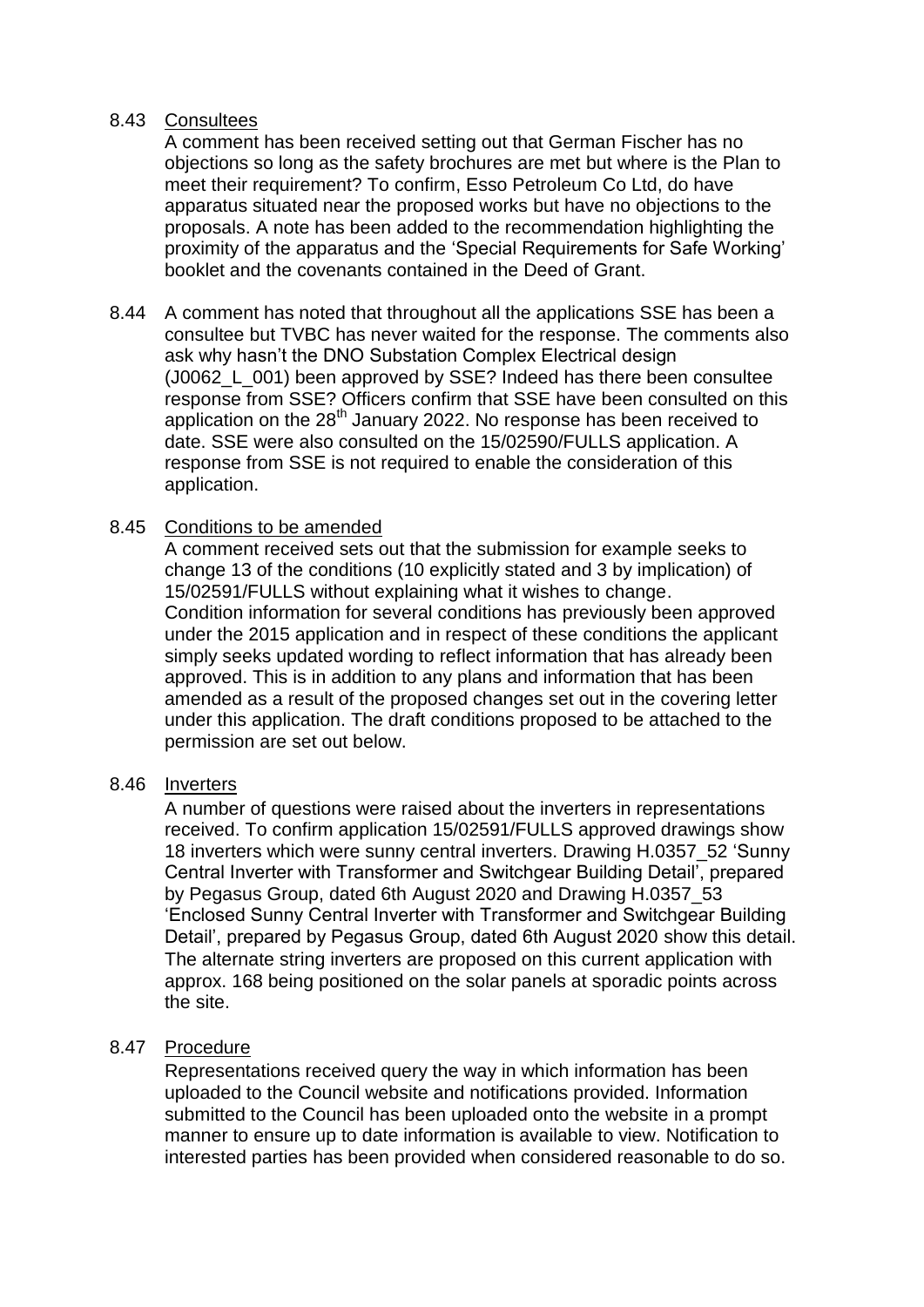# 9.0 **CONCLUSION**

9.1 The proposals are considered to be in accordance with the policies within the development plan, as well as the aims of the NPPF and PPG. Material considerations do not indicate that the decision should be otherwise than in accordance with the development plan. Accordingly, it is recommended that planning permission be granted.

# 10.0 **RECOMMENDATION**

# **PERMISSION subject to;**

**1. The development hereby permitted shall be begun within three years from the date of the original permission ref: 15/02591/FULLS dated 4 th July 2017.**

**Reason: To comply with the provision of Section 91 of the Town and Country Planning Act 1990 as amended by Section 51 of the Planning and Compulsory Purchase Act 2004**

**2. The development shall not be carried out other than in complete accordance with the approved plans comprising drawings:**

**H.0357\_01 G – Site location H.0357\_06 V – Site layout plan H.0357\_24 F – Site location H.0357\_39 D 1 – Detailed Landscape Proposals H.0357\_39 D 2 – Detailed Landscape Proposals H.0357\_39 D 3 – Detailed Landscape Proposals H.0357\_57 C – Revised fence and path changes EP-1253-C-ELV-STS-02 – Transformer Elevations H.0357\_11 B – Deer Fence drwg 13\_xxx\_05.1\_02 - Detail Framework 6 x4 block drwg 13\_xxx\_05.2\_02 - Detail Framework 12x 4 block drwg h.0357\_28 - CCTV detail** 

**drwg H459/4 Rev B - Proposed Construction Access Reason: For the avoidance of doubt and in the interests of proper planning.**

**3. The planning permission hereby granted is for a period of 25 years from the date that the development, forming the Solar Farm (reference: 15/02591/FULLS) was first implemented on 22nd June 2020. This planning permission will expire on the same date. This date being 22nd June 2045.**

**Reason: In order that the land is returned to its original condition and use following the expiry of the permission in accordance with policies COM2, E1 and E2 of the Test Valley Borough Revised Local Plan (2016).**

**4. The development hereby permitted shall proceed in accordance with the 'Outline Method Statement for Works Affecting Dormice' (OMSWAD), as set out in Appendix 3 of the submitted 'Woodington Farm Further Ecological Information' (Avian Ecology, July 2016). In the event a European Protected Species license is issued by Natural England, and insofar as there is a conflict between the OMSWAD and the licence, the development hereby permitted shall proceed in accordance with the terms of the licence.**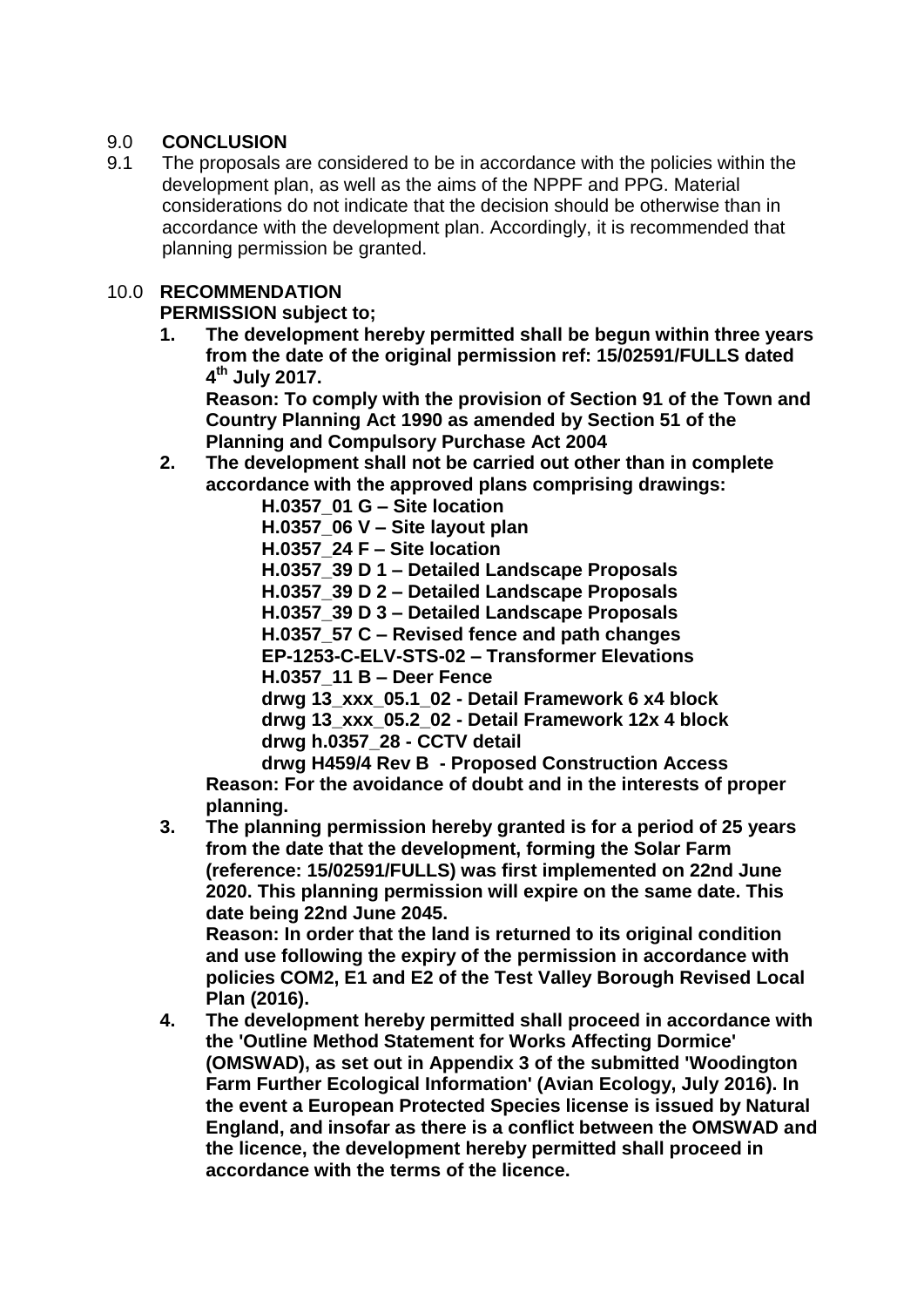**Reason: To ensure the favourable conservation status of dormice in accordance with Policy E5 of the Test Valley Borough Revised Local Plan (2016).**

- **5. Development shall be carried out in accordance with the 'Construction Environmental Management Plan', Avian Ecology, dated 20th December 2021. Reason: To avoid, mitigate and compensate for impacts to biodiversity, including SINCs, notable habitats and notable and protected species, in accordance with Policy E5 of the Test Valley Borough Revised Local Plan (2016).**
- **6. Development shall proceed in accordance with the Biodiversity Management Plan, Avian Ecology, dated 15th December 2019,as approved under condition 6 of application 15/02591/FULLS on the 8th June 2020.**

**Reason: To conserve and enhance biodiversity in accordance with Policy E5 of the Test Valley Borough Revised Local Plan (2016).**

- **7. Prior to the decommissioning of the site, a detailed decommissioning strategy addressing biodiversity impacts arising from the decommissioning phase, shall be submitted to and approved in writing by the Local Planning Authority. This shall be supported by any necessary updated ecological survey and assessment work and include measures that would ensure that upon decommissioning, there would be an overall net gain in biodiversity value at the site from the pre-commencement baseline conditions, as defined by the ecological survey work submitted to support the planning application. Decommissioning works shall proceed in accordance with the approved strategy. Reason: To conserve and enhance biodiversity in accordance with Policy E5 of the Test Valley Borough Local Plan (2016).**
- **8. The development hereby approved shall be undertaken in full accordance with the provisions set out in the submitted 'Arboricultural Impact Assessment Report' (Barton Hyett Associates) updated December 2021, including the Tree retention/removal/Protection Plan BHA\_531\_02 - Sheets 1 – 4. Reason: to ensure the enhancement of the development by the retention of existing trees and natural features during the construction phase, in accordance with Policy E2 of the Test Valley Borough Revised Local Plan (2016).**
- **9. Tree protective measures installed in accordance with condition 7 shall be maintained and retained for the full duration of the works or until such time as agreed in writing by the Local Planning Authority's Arboricultural Officer. No activities nor material storage, nor placement of site huts or other equipment whatsoever shall take place within the fencing Reason: To ensure the avoidance of damage to existing trees and natural features during the construction phase in accordance with**

**Policy E2 of the Test Valley Borough Revised Local Plan (2016). 10. All service routes, drain runs, soakaways or excavations in connection with the same shall remain wholly outside the tree protective fencing.**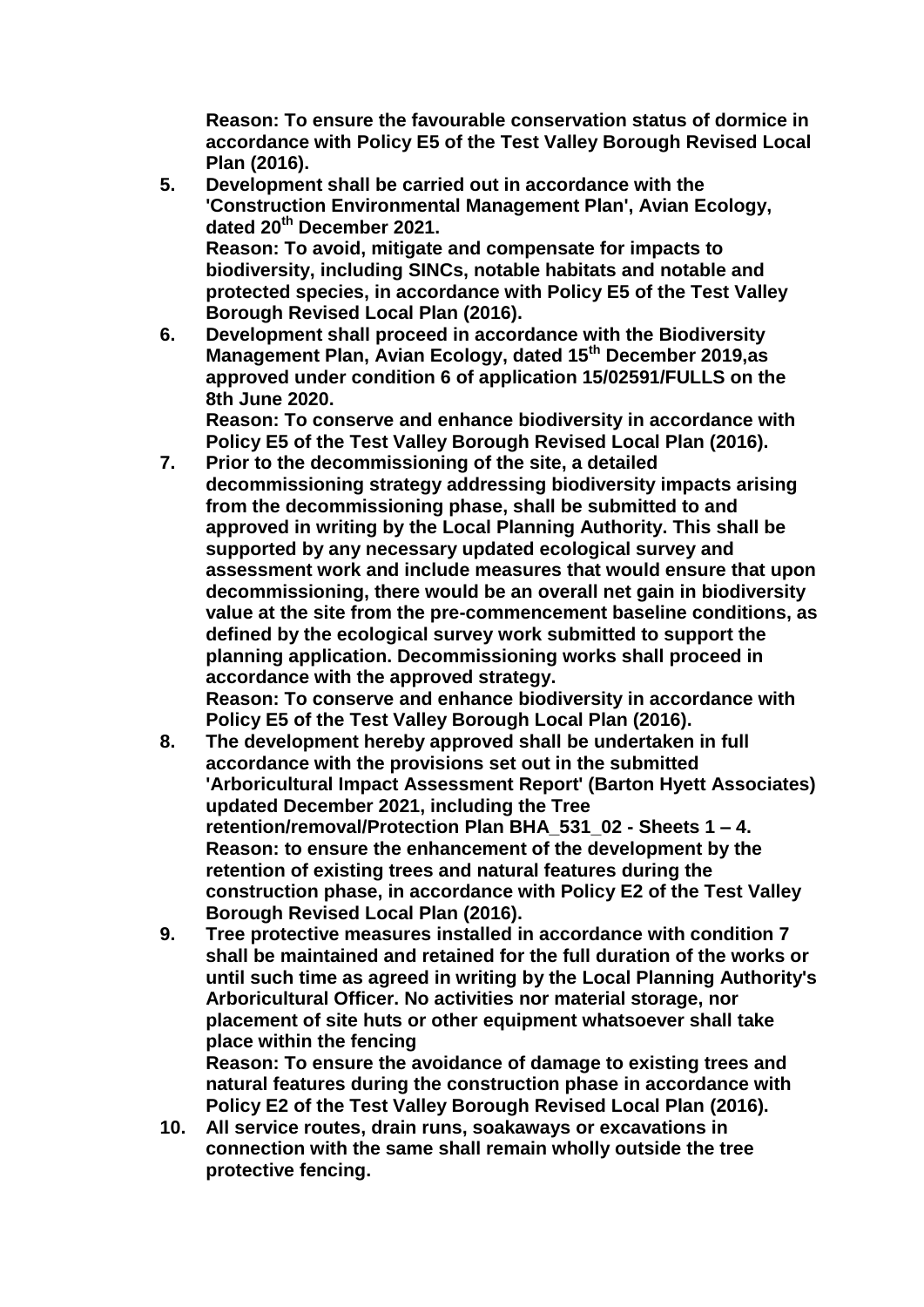**Reason: To ensure the avoidance of damage to existing trees and natural features during the construction phase in accordance with Policy E2 of the Test Valley Borough Revised Local Plan (2016).**

- **11. Development shall be carried out in accordance with the Written Scheme of Investigation: Trial Trench Evaluation, Pegasus Group, November 2019 approved under condition 11 of application 15/02591/FULLS on the 21st November 2019. Reason: The site is potentially of archaeological significance in accordance with Test Valley Borough Revised Local Plan (2016) Policy E9.**
- **12. Development shall proceed in accordance with the Construction Management Plan, Ethical Power, December 2019 and plan H.459/07 approved under condition 12 of application 15/02591/FULLS on the 11th June 2020, unless otherwise agreed with the local planning authority**.

**Reason: In the interests of highway safety, in accordance with Policy T1 and E8 of the Test Valley Borough Revised Local Plan (2016).**

- **13. Development shall be carried out in accordance with drawing numbers H.0357\_39 D 1, H.0357\_39 D 2 and H.0357\_39 D 3 showing the detailed landscape proposals. Reason: To improve the appearance of the site and enhance the character of the development in the interest of visual amenity and contribute to the character of the local area in accordance with Policy E2 of the Test Valley Borough Revised Local Plan (2016).**
- **14. Development shall be carried out in accordance with the Landscape Maintenance plan dated December 2021. Reason: To ensure that the works undertaken maintain the appearance of the site and enhance the character of the development in the interest of visual amenity and contribute to the character of the local area in accordance with Policy E2 of the Test Valley Borough Revised Local Plan (2016).**
- **15. The development shall not be operated otherwise than in compliance with the noise limits as specified in the LF Acoustics report (Noise Assessment 3rd Addendum Report, December 2021). Reason: To safeguard the amenity of nearby residential properties, in accordance with Policy E8 of the Test Valley Borough Revised Local Plan (2016).**
- **16. Prior to the commencement of the development hereby permitted, full details of the proposed bridleway network shall be submitted to and approved in writing by the Local Planning Authority. These details shall include the proposed routes, means of access/egress to the bridleways, construction and surfacing details, ongoing management and maintenance as well as details of the timetable for the provision of the bridleway network on site. Implementation shall be in accordance with the approved details and shall be maintained for the duration of the lifetime of the solar farm. Reason: To ensure satisfactory provision, maintenance and retention, in accordance with Policy T1 of the Test Valley Borough Revised Local Plan (2016).**